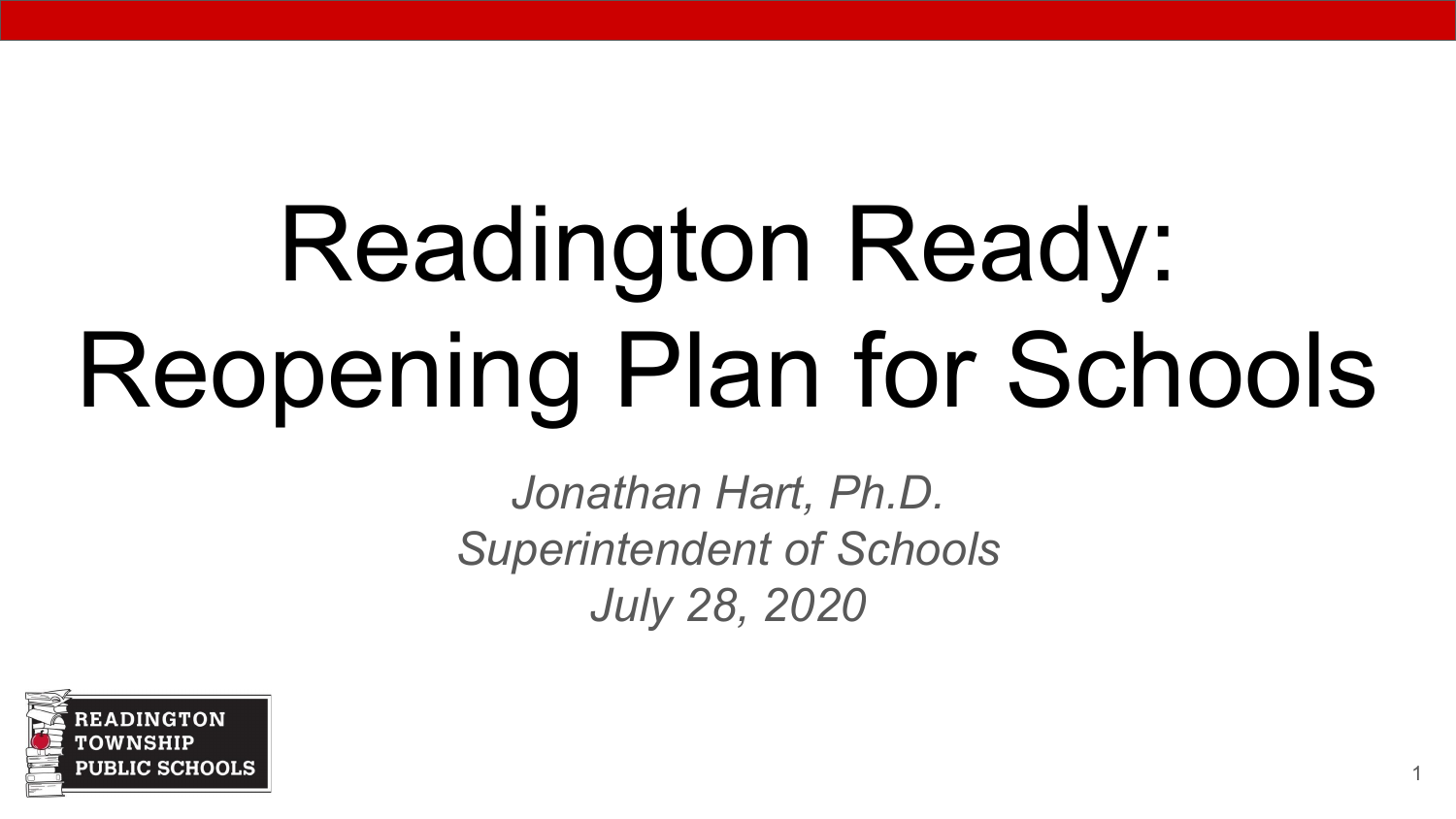## The Road Back: Restart and Recovery Plan for **Education**

This is the NJ DOE guidance document that provides us with a road map for reopening.





shutterstock.com . 707597296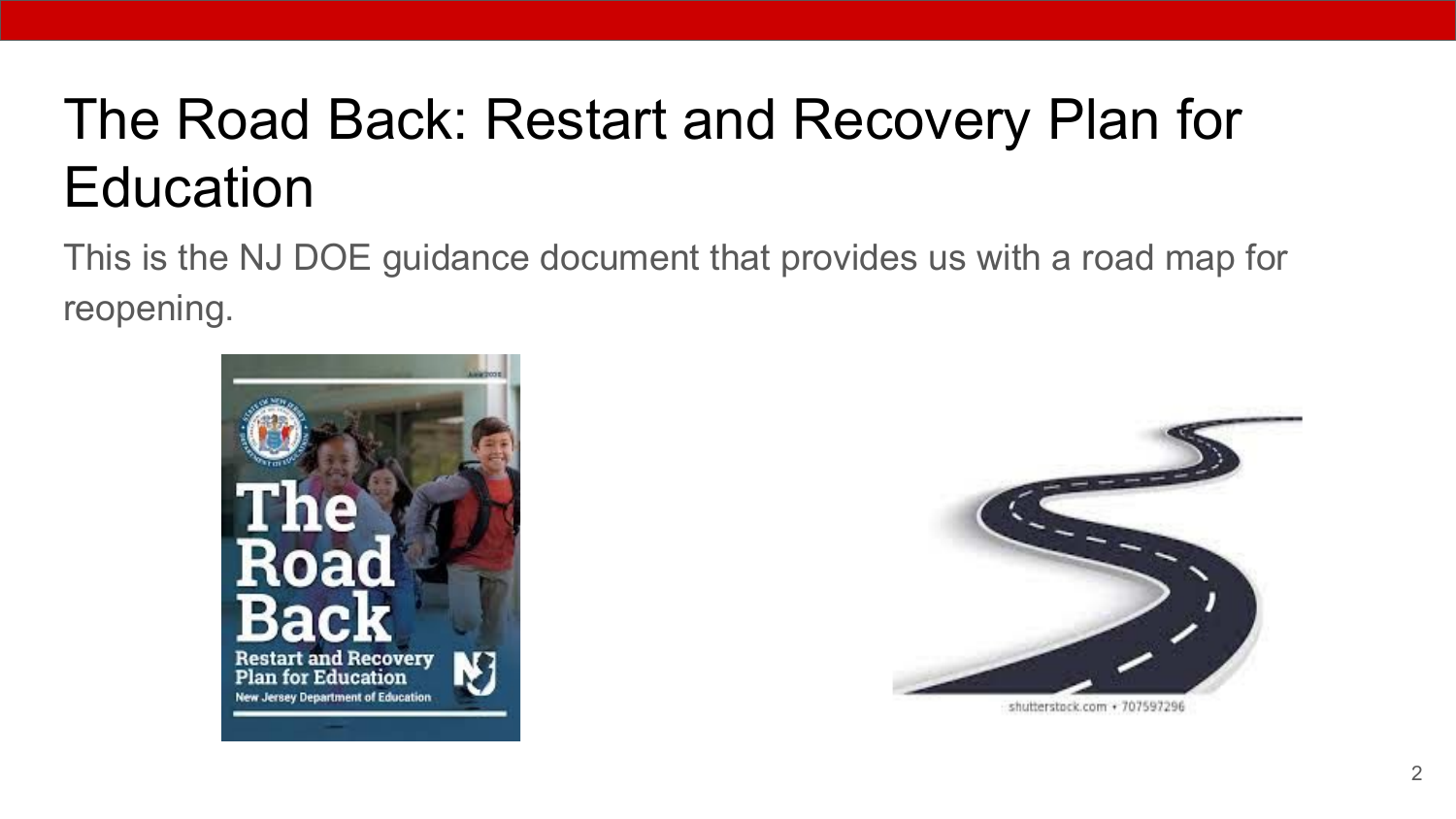#### Contents of this Presentation

Planning & Principles

General Schedule

Health and Safety Measures

**Wellness** 

**Instruction** 

**Transportation** 

**Technology** 

Training and Education 3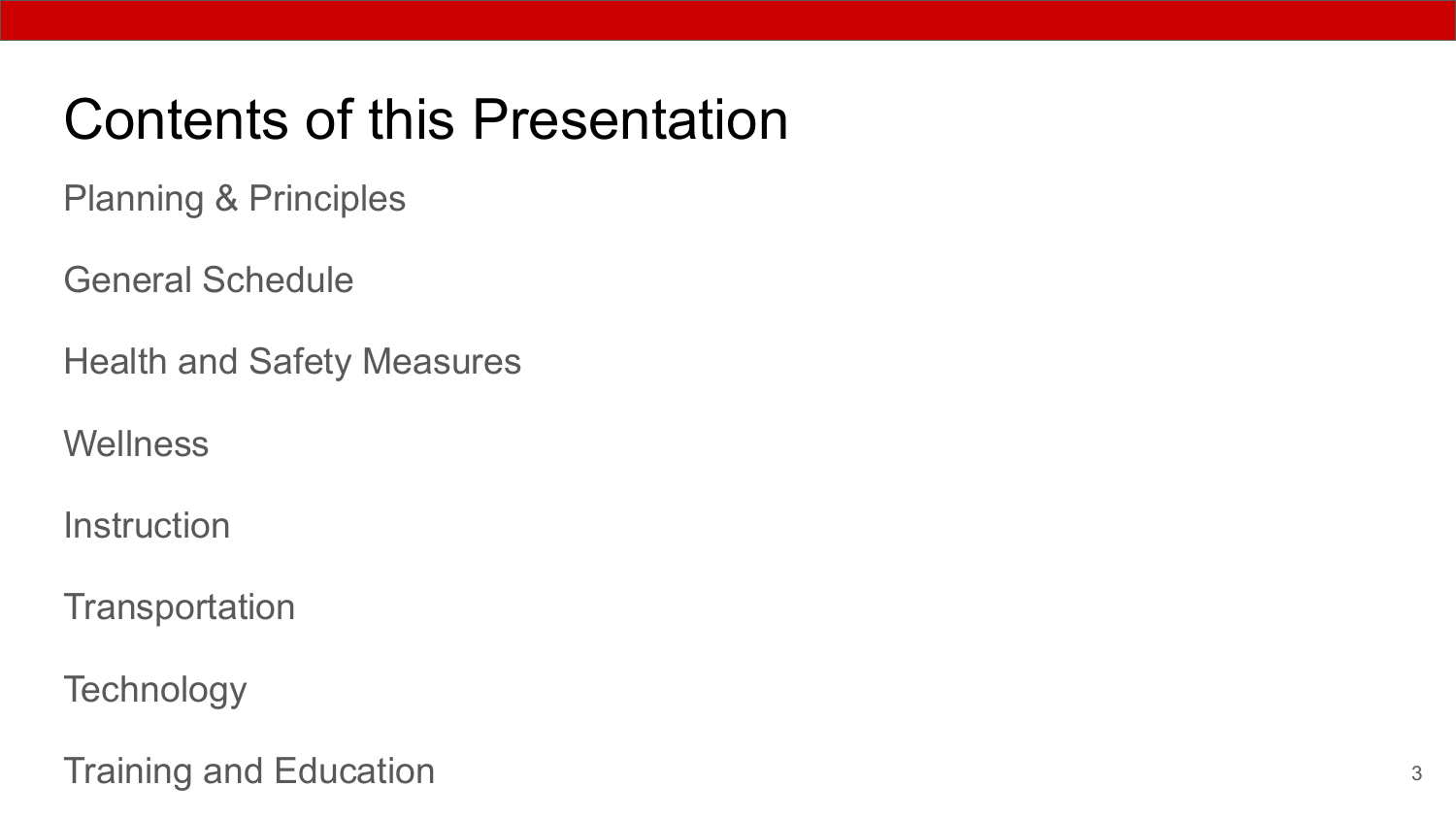## Planning Committees and Partners

Staff and Administration Task Force (June)

Restart Committee (July)

Parent Focus Group (July)

Student Focus Groups (July)

Board of Education Meetings and Committees (July)

Partnerships: Hunterdon County Department of Health, sending region superintendents



**Hunterdon County** Department of Health

www.co.hunterdon.ni.us/health.html

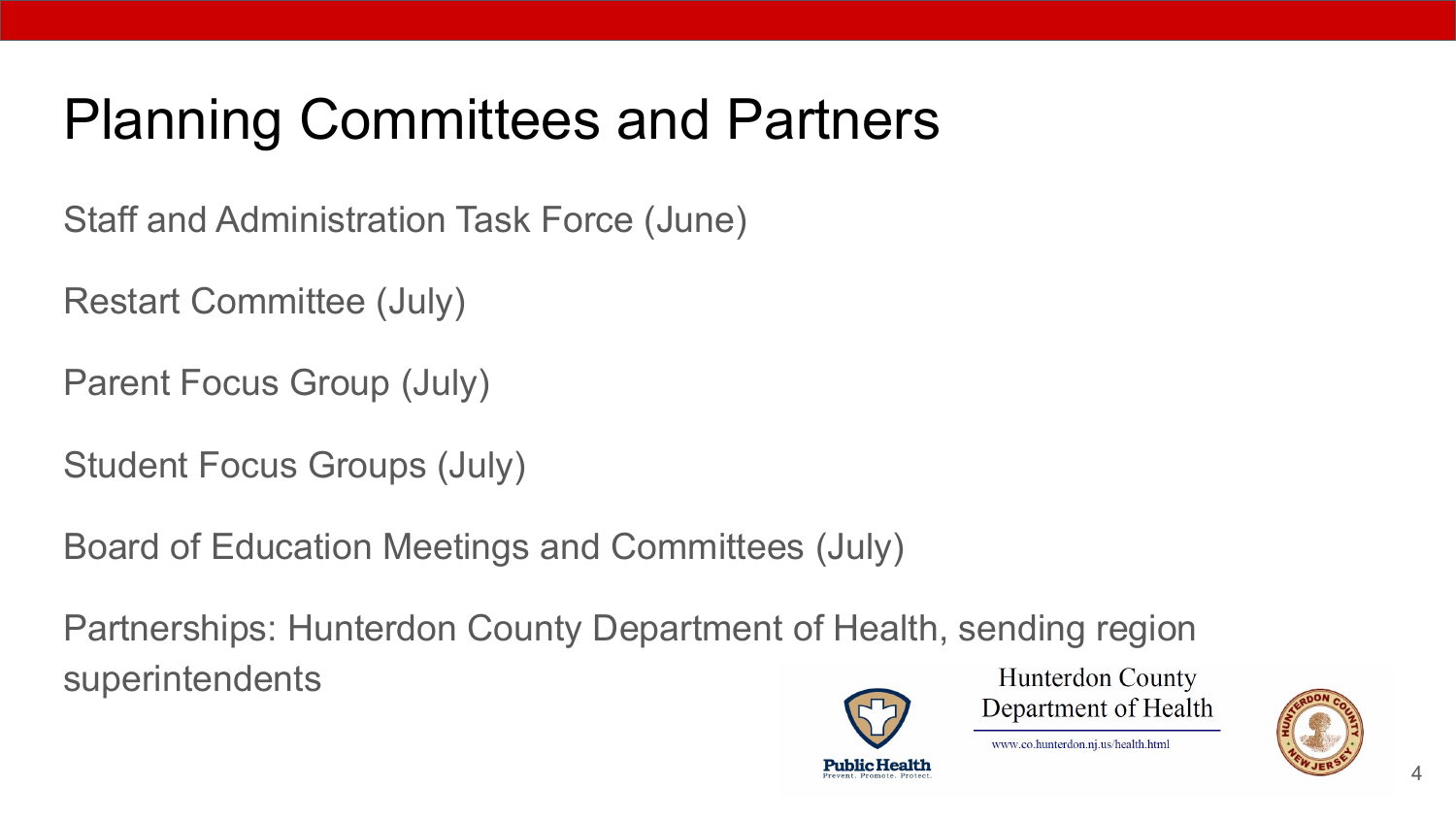#### Plan Considerations

Our working groups functioned as teams in the following subcategories using best practice resources:

- Facilities and Transportation
- Governance and Operations
- Instruction
- Technology
- Wellness

Each category group considered three reopening scenarios:

- Virtual opening
- Traditional opening with restrictions
- A hybrid opening with reduced capacity (A/B Day, Week on/Week off, etc.)  $\frac{1}{5}$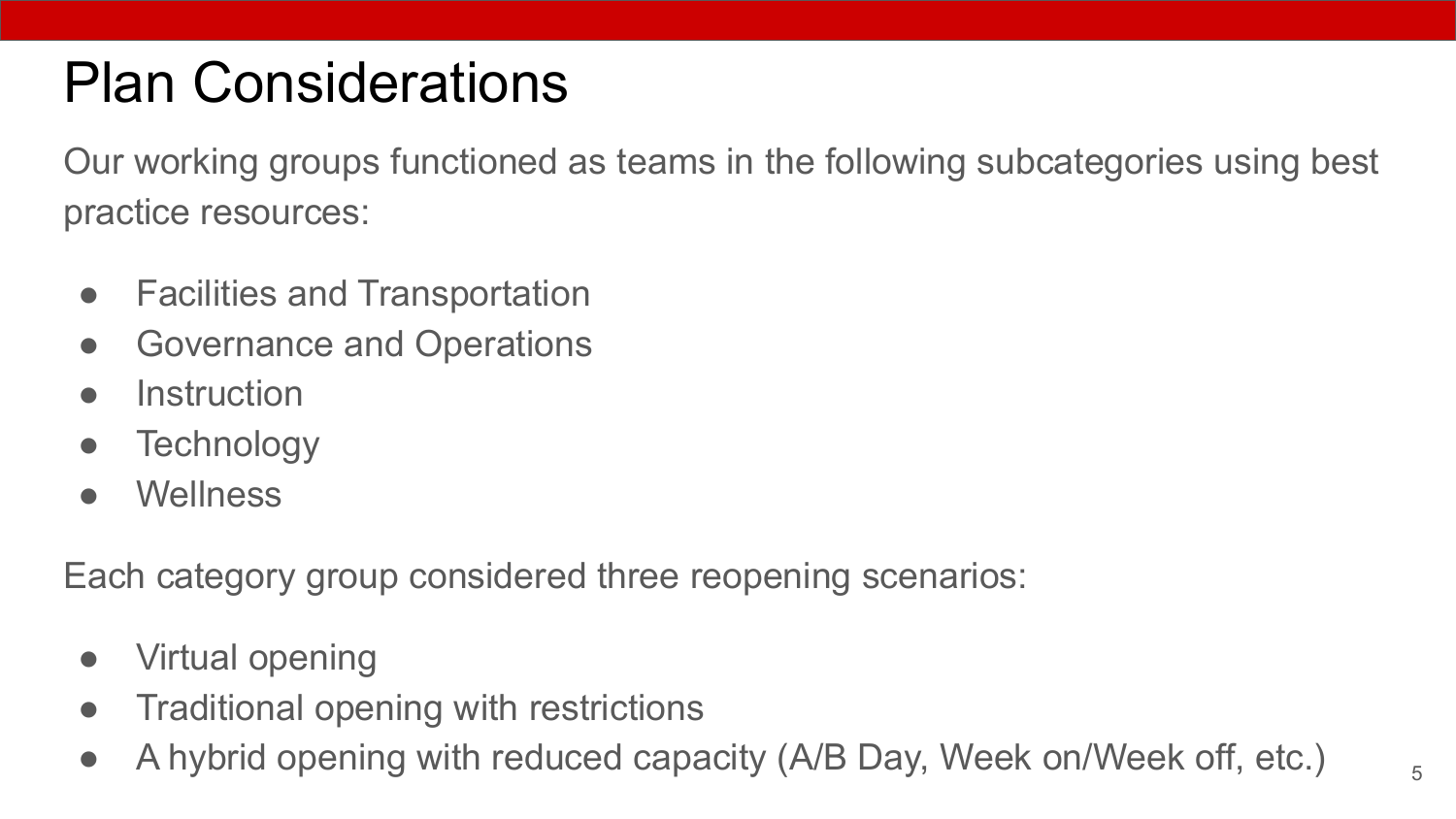#### **Principles**

**Primary Principle:** Provide for the health and safety of our staff and students while implementing a cohesive, consistent educational program amid a global pandemic.

#### **Sub Principles Summarized from the NJDOE Restart and Recovery Plan:**

Sub Principle 1: Reduce crowds and close contact. Key tools and strategies:

- Masks
- **Face Shields**
- Social distancing (6 foot rule)
- Use of plexiglass barriers
- Classroom redesigns
- Reducing movement of students
- One-way hallways and stairwells
- Identifying possible "shifts" of staff and students (i.e. A/B Day)
- **Reduction in students in areas such as** cafeterias, gyms, recess

Sub Principle 2: Reduce mixing of students. Key tools and strategies:

- Cohorting and batching of students
- Reducing movement of students
- One-way or limited hallways and stairwells
- Designate entry and exit points

Sub Principle 3: Monitor the prevalence of symptoms and spread in the schools and community.

Key tools and strategies:

- Daily "symptom-free" assurances from families
- Periodic temperature checks
- Educate children (and staff training) about signs and symptoms
- Isolation areas

Sub Principle 4: Sanitize, disinfect, and enhance cleaning protocols

Key tools and strategies:

- Personal hygiene
- Custodial sanitation and new standard protocols
- Wipes, cleaners, sanitizing stations for use by students and staff
- Area audits to reduce problematic surfaces 6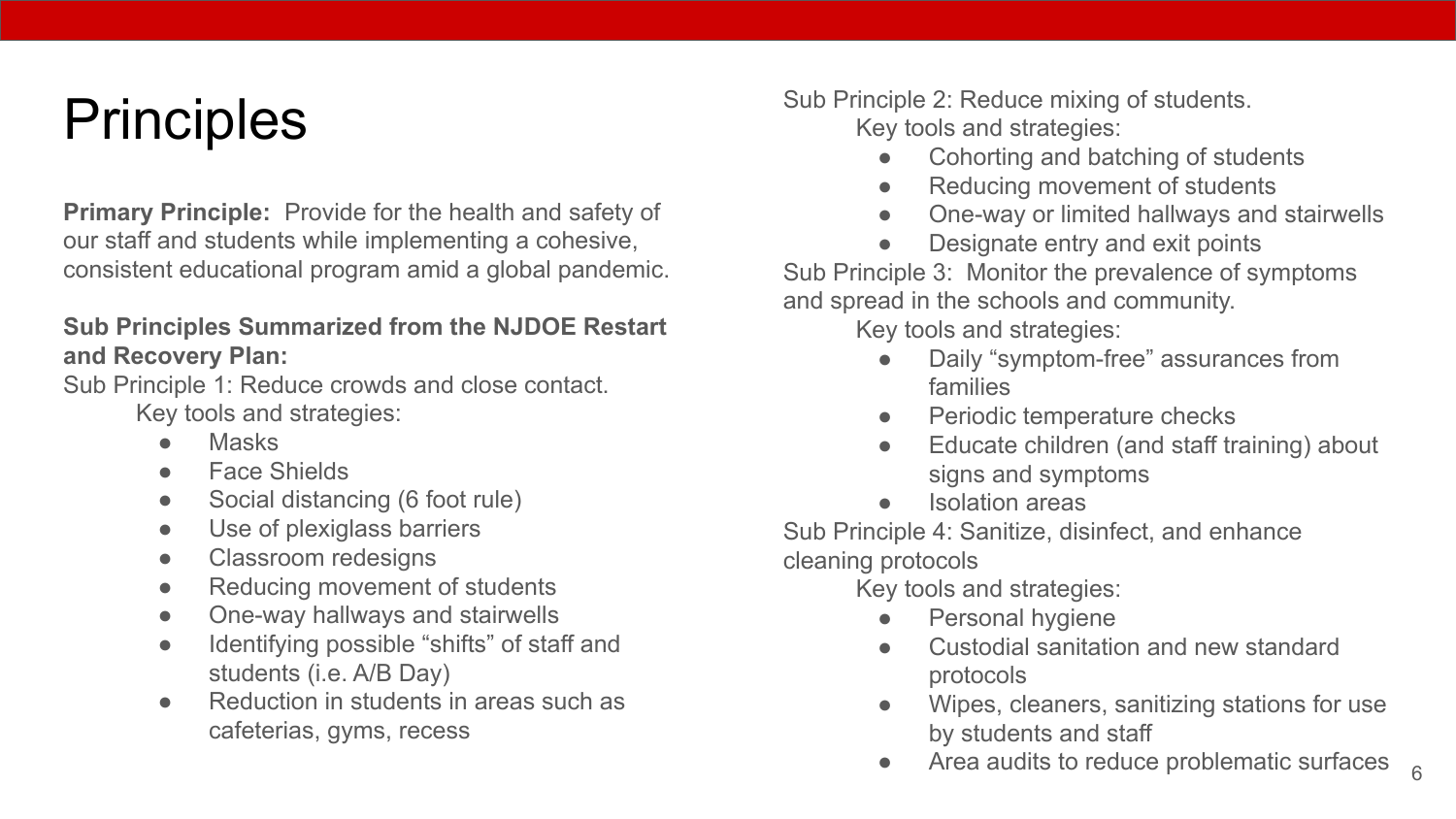#### School Calendar

The school calendar will remain largely unchanged for the 2020-2021 school year.

Teacher in-services days will be September 1 and 2

First days for students will be September 3 and 4

- These first two days back for students will be **early dismissal days.**
- This will allow for an adjustment period to the proposed schedule. The afternoons will be used for meetings and assisting students who will be fully virtual.
- We propose September 3 and 4 to be in-person only and students will have projects to complete and pre-recorded videos to watch during the remote portion.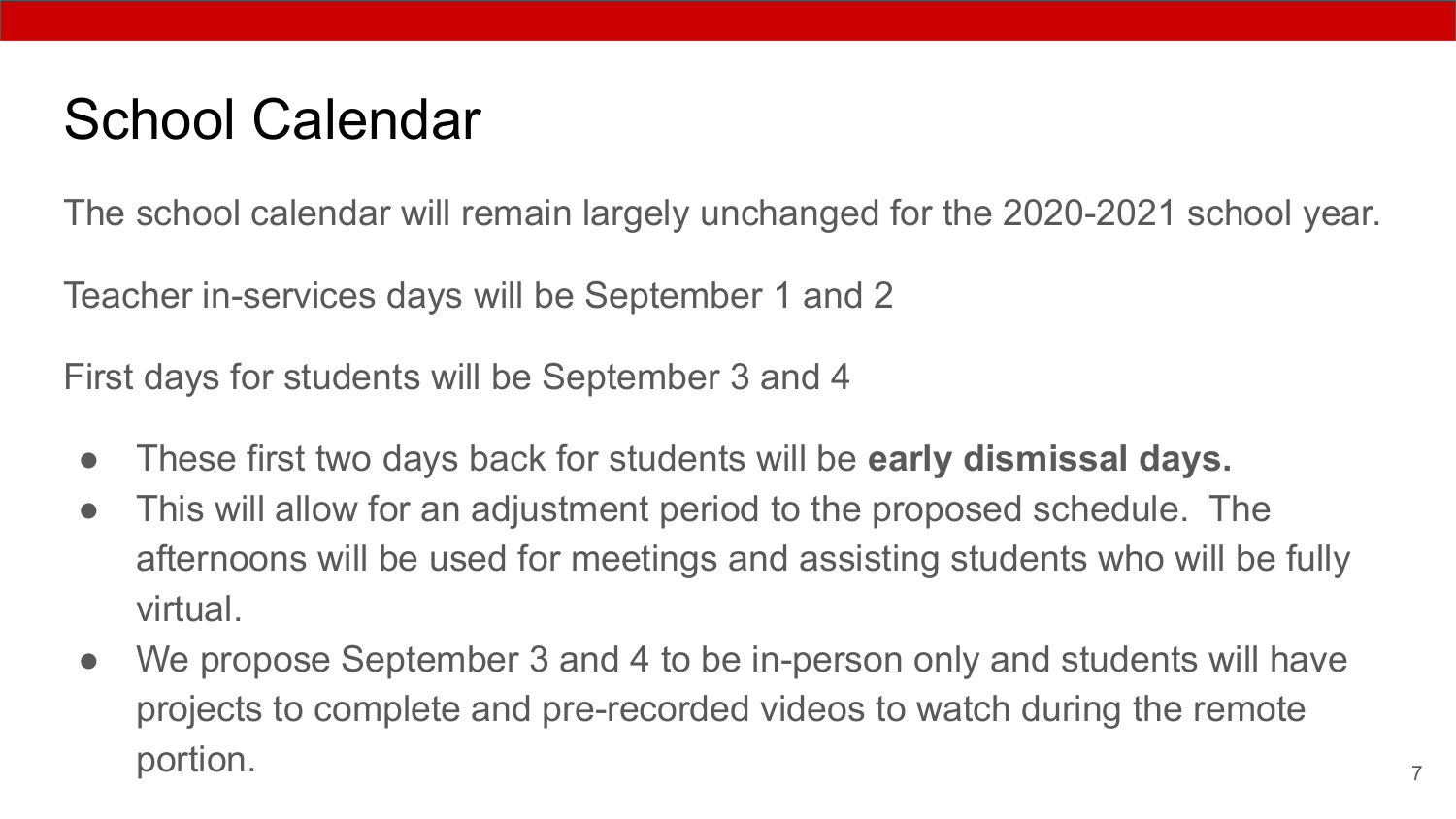#### General Schedule Outline

Students will be divided into two cohorts by family/last name\*. The cohorts are identified as A and B.

Cohort A will attend school in-person on **Monday and Tuesday** while Cohort B attends school remotely.

Cohort B will attend school in-person on **Thursday and Friday** while Cohort A attends school remotely.

**Wednesdays** will be early dismissal remote days for **all** students and staff (with some exceptions - see sample calendar).

- Remote Instruction will occur during early dismissal times on Wednesdays
- Afternoons will be used for office hours and teacher PD meetings

\*Generally alphabetical but there are exceptions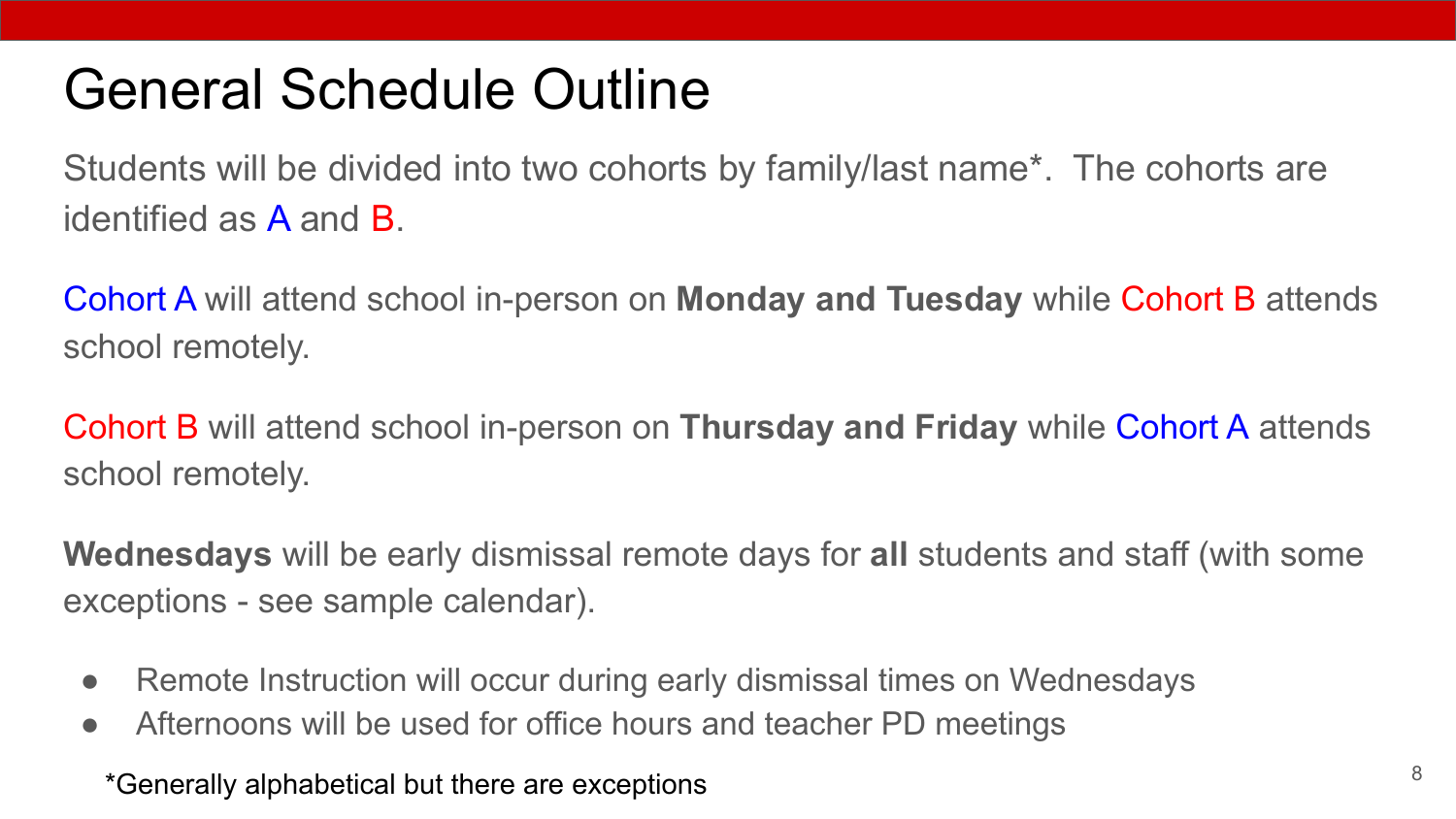#### General Schedule Outline

Rationale for the Schedule

Limiting the number of students in the buildings provides the required social distancing parameters and supports contact tracing, should the need arrive.

Wednesday fully remote allows teachers to pull small groups, check-in and have office hours for all learners. These days will also focus on fully remote learners.

Teachers will also have additional professional development/planning each Wednesday in the afternoon.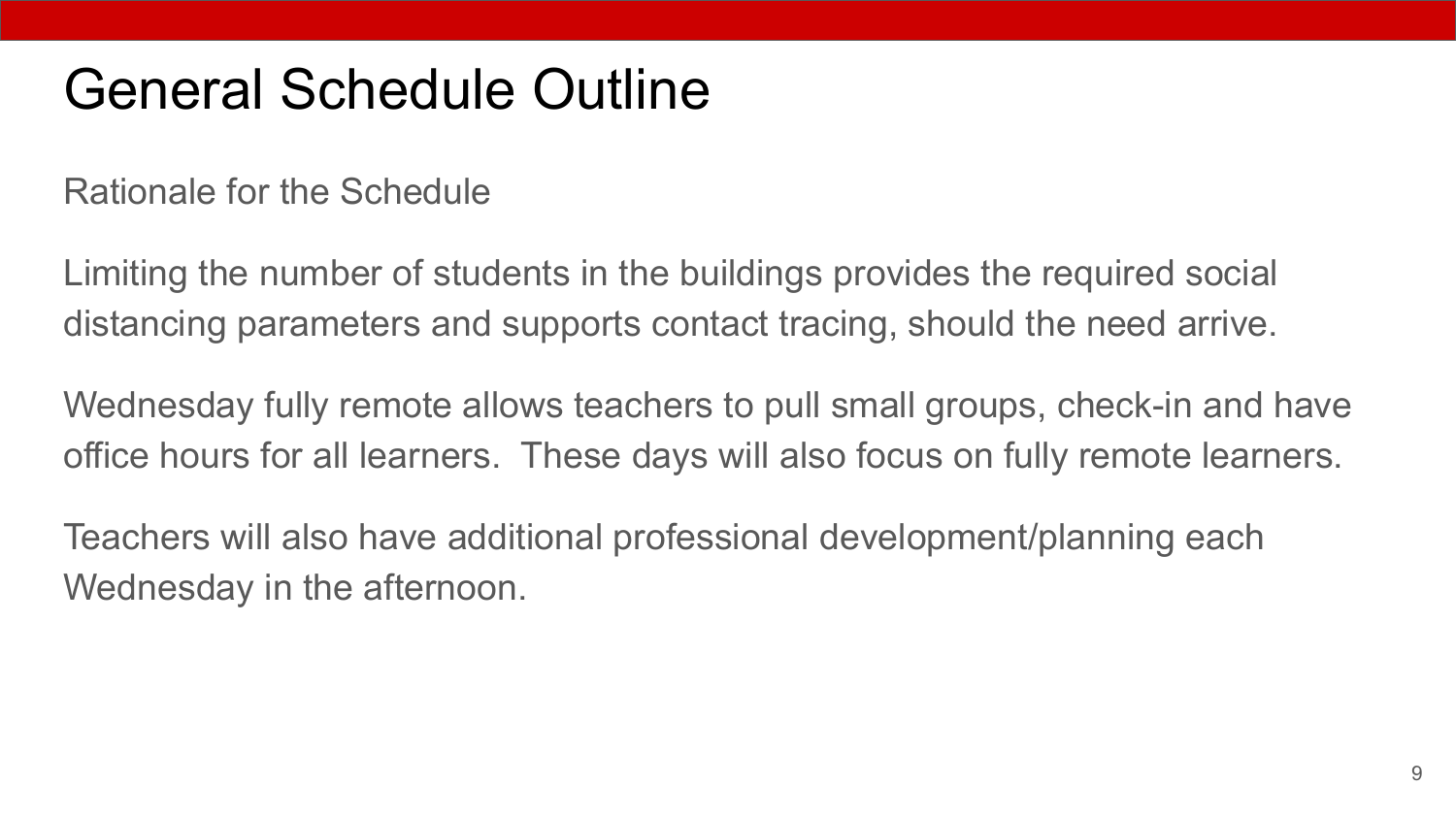## September 3 and 4 (A and B Day)

#### **September 3**

Morning: Cohort A students will attend school in-person. No virtual instruction will occur for Cohort B, they will have videos and other activities

Afternoon: Live meetings will be held for students who are fully virtual. Teacher planning and meeting time.

#### **September 4**

Morning: Cohort B students will attend school in-person. No virtual instruction will occur for Cohort A, they will have videos and other activities

Afternoon: Live meetings will be held for students who are fully virtual. Teacher planning and meeting time. The same state of the same state of the same state  $\frac{10}{10}$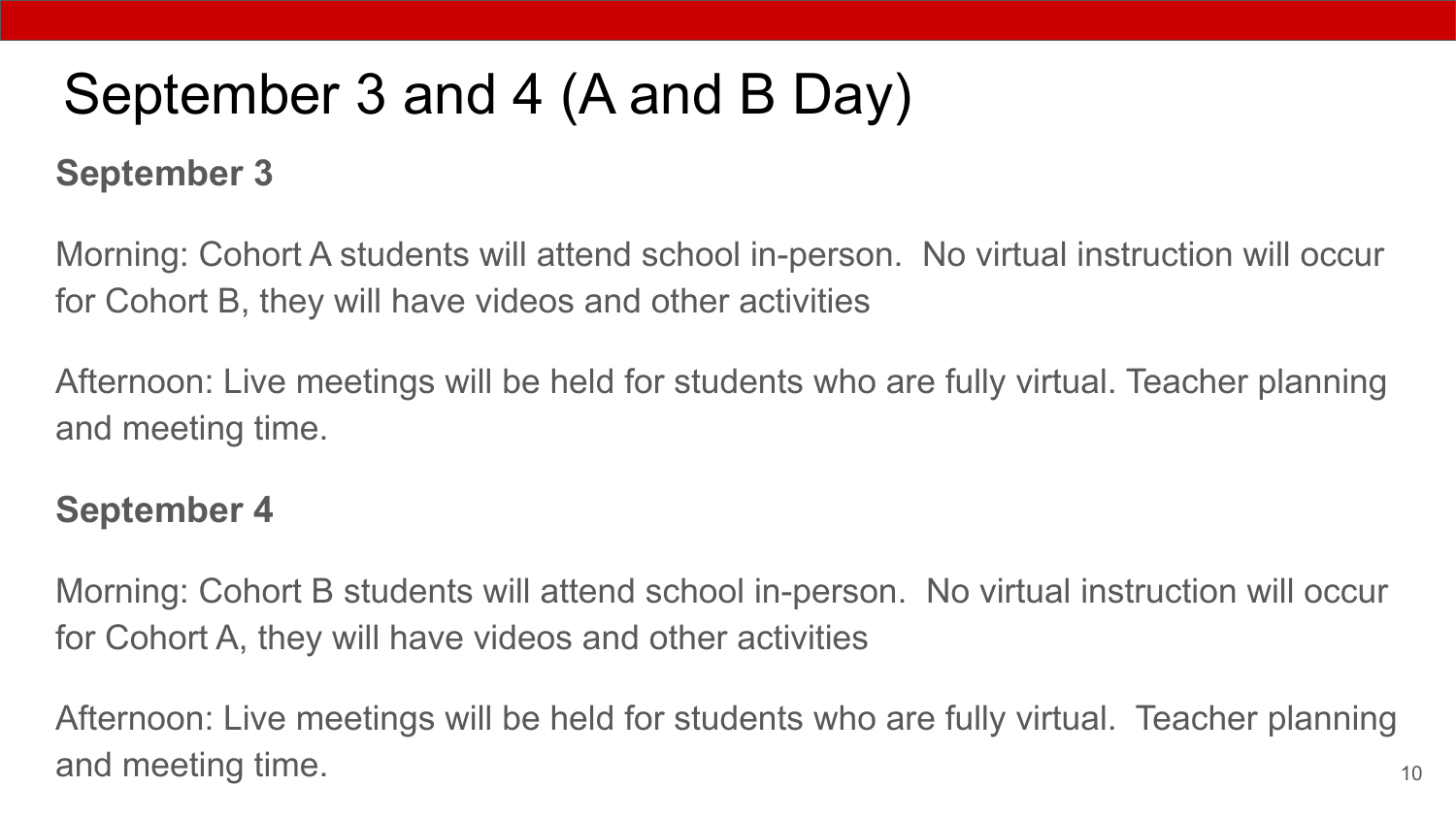#### September Schedule

| <b>Monday</b>  | <b>Tuesday</b>         | Wednesday              | <b>Thursday</b>                      | <b>Friday</b>                               |
|----------------|------------------------|------------------------|--------------------------------------|---------------------------------------------|
|                | 1<br><b>Teacher PD</b> | 2<br><b>Teacher PD</b> | 3<br>A Day<br><b>Early Dismissal</b> | 4<br><b>B</b> Day<br><b>Early Dismissal</b> |
| $\overline{7}$ | 8                      | 9                      | 10                                   | 11                                          |
| Labor Day      | A Day                  | A Day                  | <b>B</b> Day                         | <b>B</b> Day                                |
| 14             | 15                     | 16                     | 17                                   | 18                                          |
| A Day          | A Day                  | Virtual                | <b>B</b> Day                         | B Day                                       |
| 21             | 22                     | 23                     | 24                                   | 25                                          |
| A Day          | A Day                  | Virtual                | B Day                                | B Day                                       |
| 28             | 29                     | 30                     | 1                                    | $\overline{2}$                              |
| Yom Kippur     | A Day                  | A Day                  | <b>B</b> Day                         | <b>B</b> Day                                |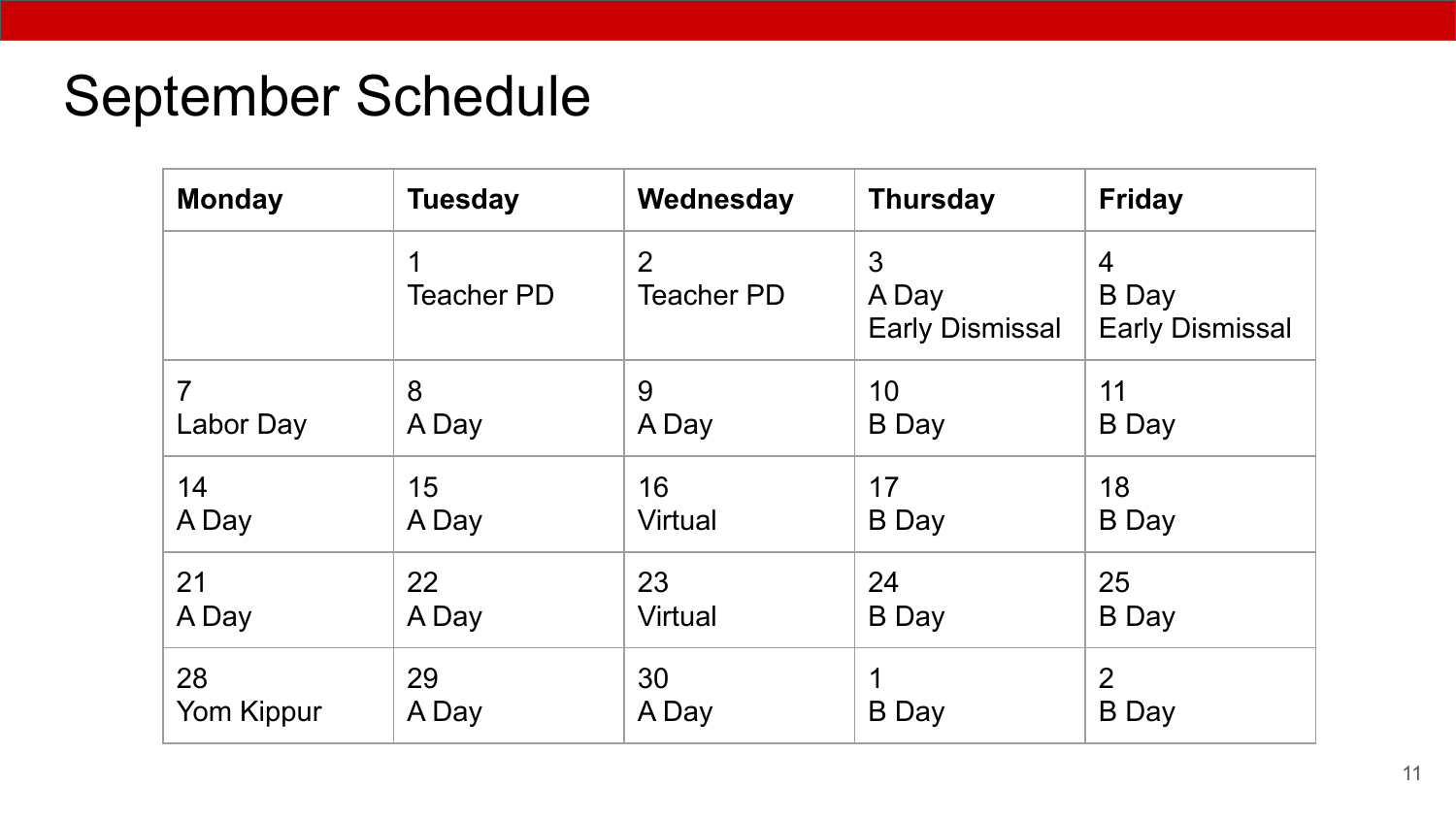## Scheduling - Equity and Special Populations

Students with an Individualized Education Plan (IEP) and receive their program in a **fully self-contained classroom** will attend school 4 days out of the week. They will also have virtual sessions on Wednesdays.

Students in our **ESL program** will also attend school 4 days each week and have virtual sessions on Wednesdays.

Parents will receive notification if their child is eligible for this 4 day/week program by the Pupil Services Office.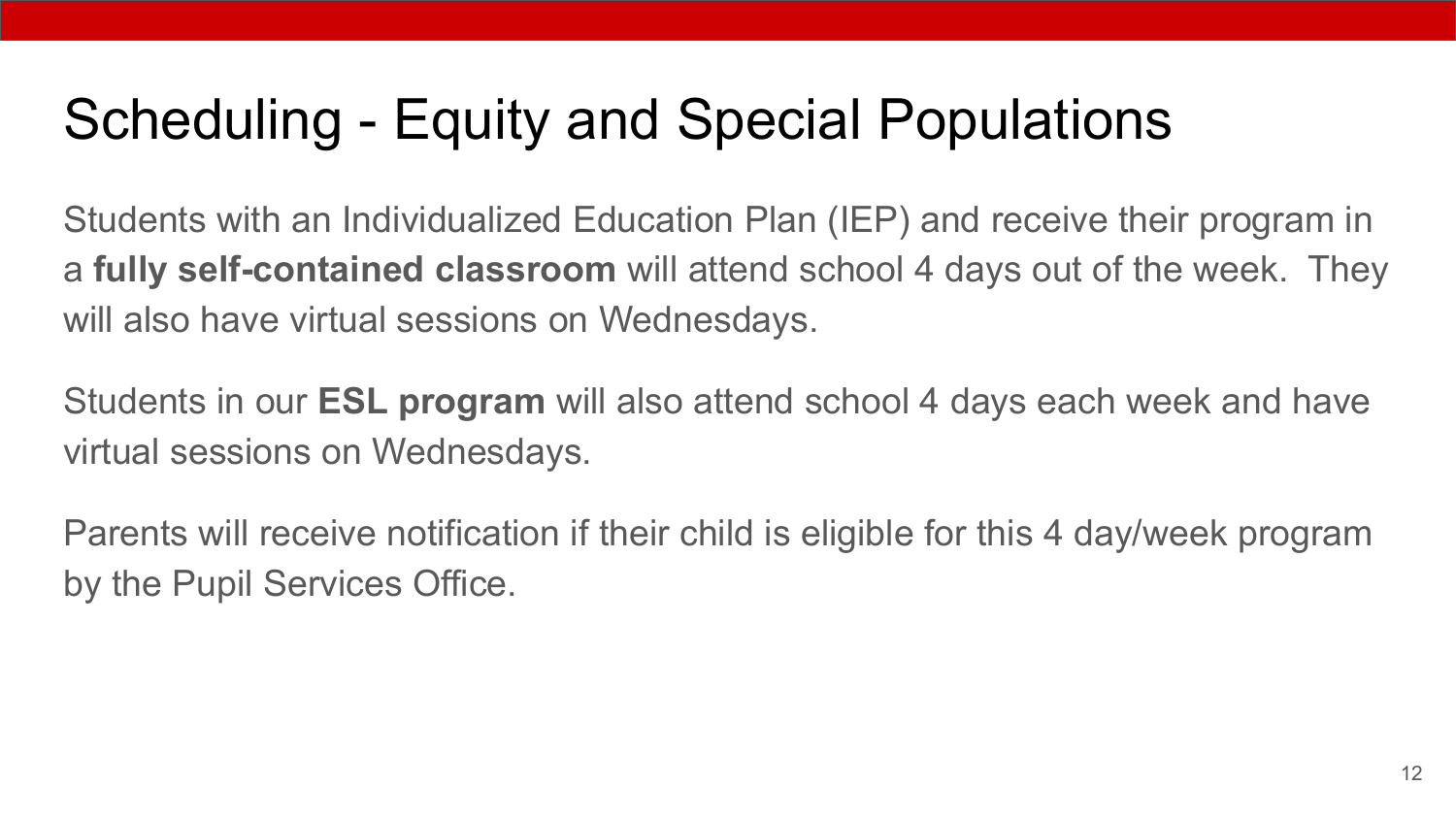#### Health and Safety Measures - General Wellness

Parental assurance of temperature check prior to getting on the bus or driving to school through an online system. There will be assurance for staff also.

Training for all staff and students regarding signs and symptoms to allow for the visual inspection of students upon arrival.

Random temperature checks at school and/or follow-up for those parents who have not submitted the assurance prior to the start of school.

Hand sanitizer throughout our school building hallways and in each classroom.

Hand washing to be built into schedules. Many classrooms have sinks.

Pandemic Response team will be convened in each building. The mannimous control of the mannimous control of the  $\frac{13}{13}$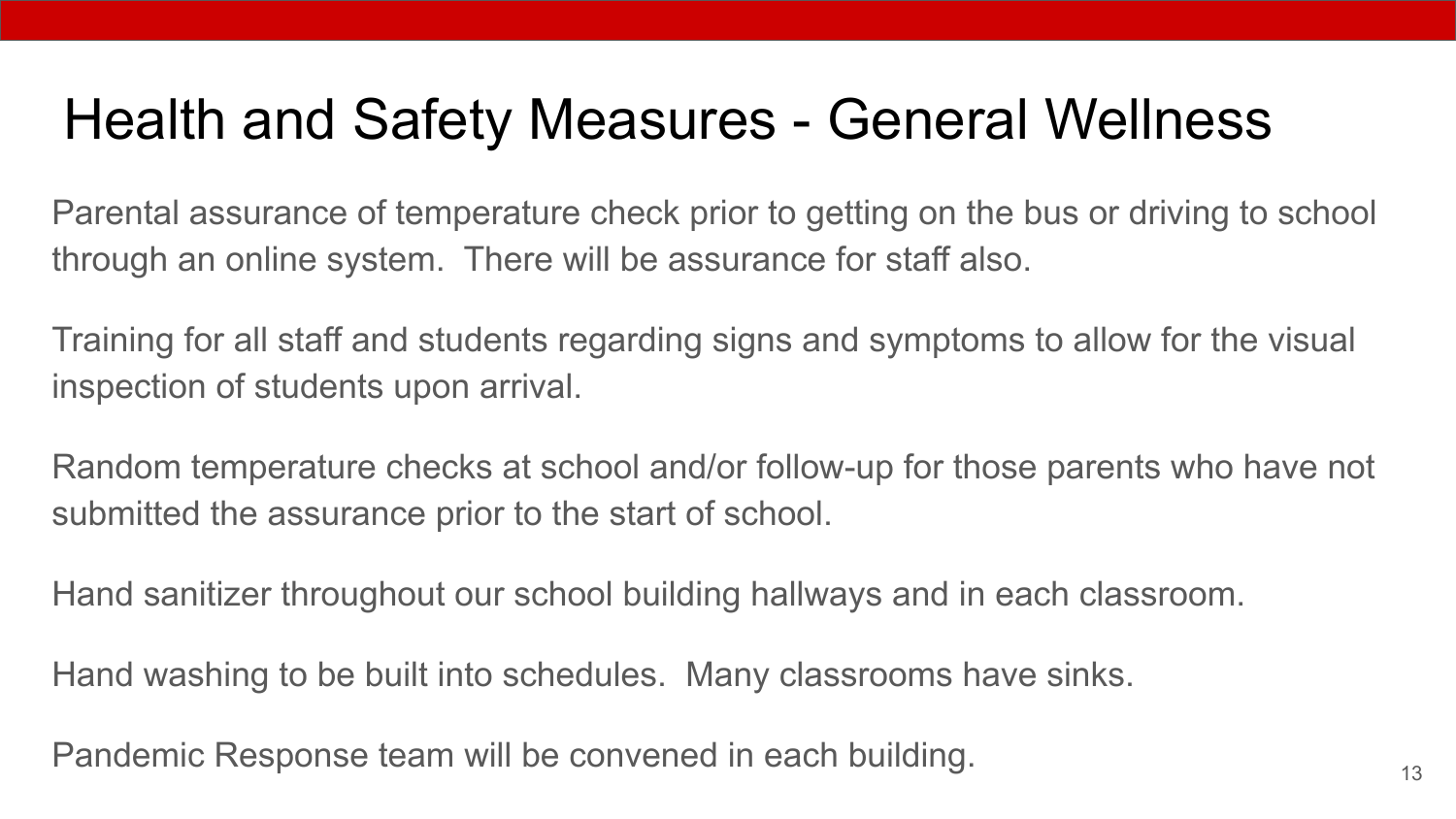#### Health and Safety Measures - Masks and Barriers

Mask/Face Covering wearing:

- Masks are required for all staff and visitors during the school day unless it inhibits an individual's health.
- Masks are also required for students in all settings except when instructed by a teacher. There is flexibility in cases where mask wearing inhibits a student's health.

Plexiglass barriers will be provided in high-traffic areas (main office) and close contact areas (therapy rooms). Barriers may also be used in some classrooms.

Face shields may be used in some areas also as added protection.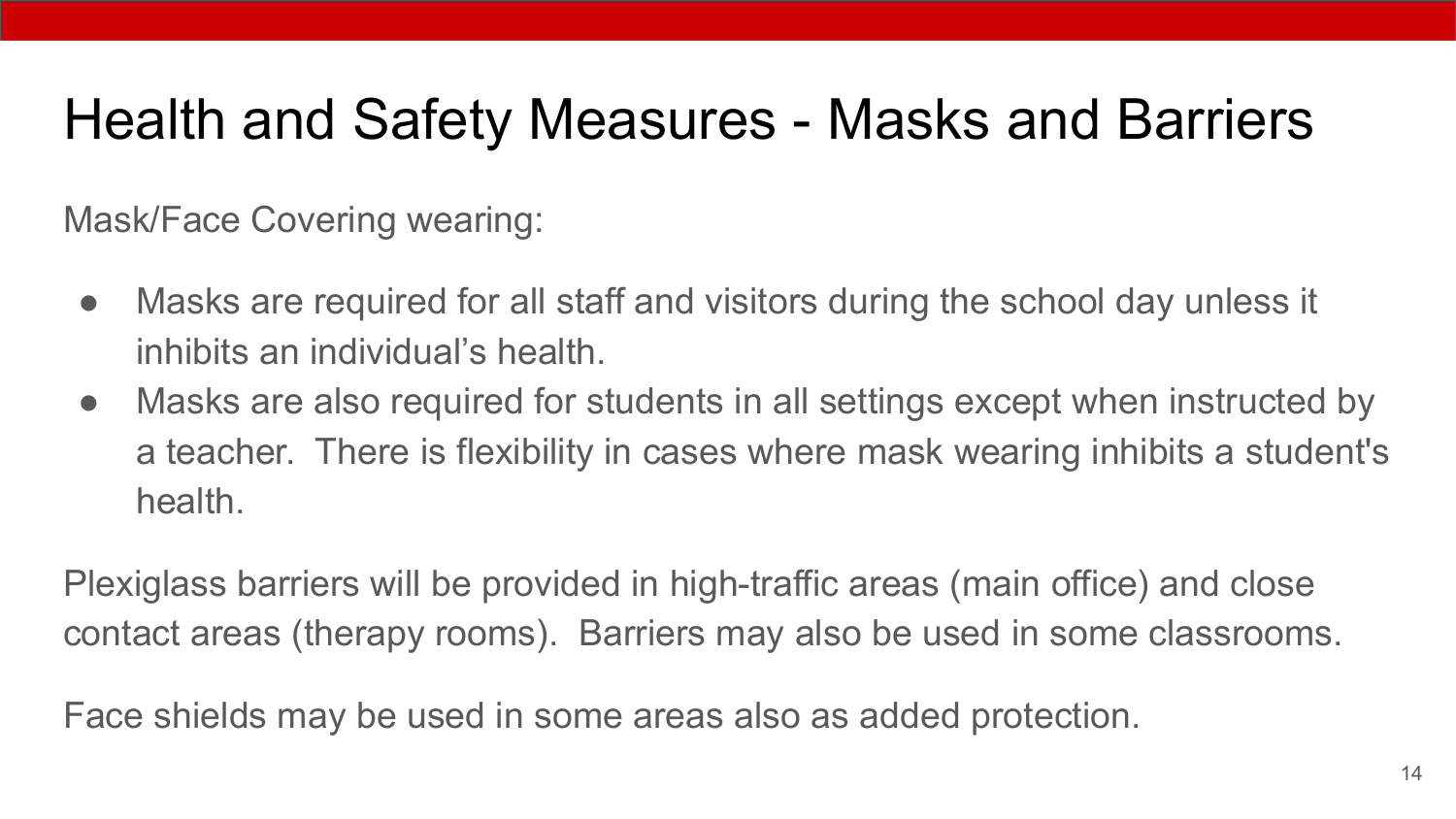## Health and Safety Measures - Reducing Crowds and Close Contact

Various entry and departure points during arrival and dismissal.

Markings in hallways for one-way foot traffic (if possible) and to maintain social distancing.

Reduced number of students in the cafeteria for lunch.

Gym classes to be held outside as much as possible. Locker Rooms will be closed - students must be prepared for gym class with appropriate clothing.

Less cooperative learning or "group work" and no sharing materials, unless materials are cleaned. The set of the set of the set of the set of the set of the set of the set of the set of the set of the set of the set of the set of the set of the set of the set of the set of the set of the set of t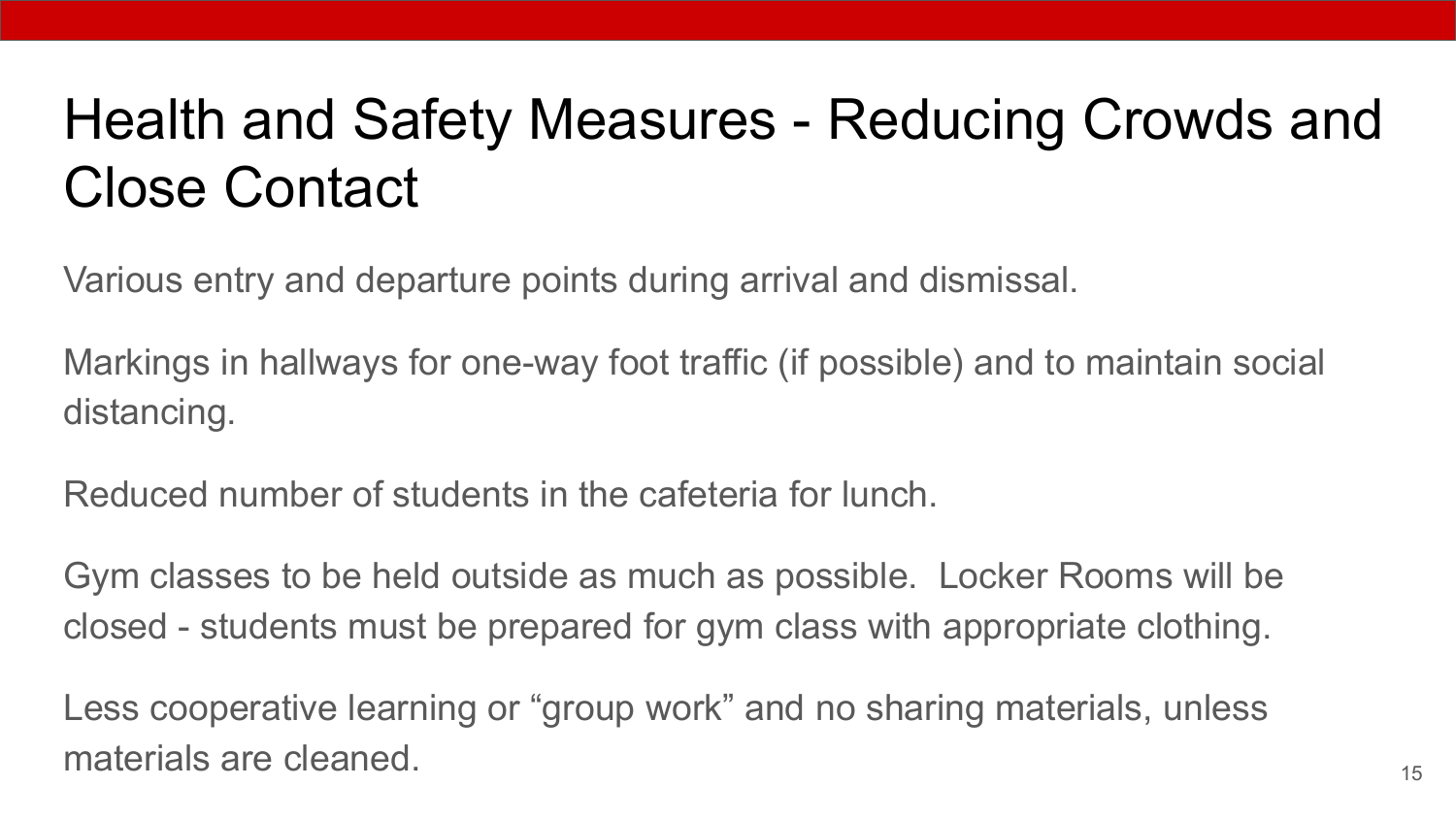## Health and Safety Measures - Facilities & Cleaning

Enhanced rigorous cleaning and disinfecting protocols, including:

- Scheduled times for handwashing by staff and students:
	- Upon entry to buses and building
	- Upon re-entry to classrooms from bathrooms
	- Before and after lunch / recess
	- Other times throughout the school day based on individual building schedules
- Concentration on areas of congregation as well as commonly touched surfaces
- Soap, hand sanitizing gel, disinfecting wipes and spray bottles throughout the district
- Use of electrostatic disinfectant spray cleaners on daily basis in key areas
- Design of busing routes, lunch schedule and recess to accommodate cleaning in between

Assignment of one maintenance staff member to each building, and adjustment of schedule of evening personnel (Pritchard) to assist in cleaning during daytime

HVAC system and classroom adjustments to increase passive air flow from outside and the set of the set of the set of the set of the set of the set of the set of the set of the set of the set of the set of the set of the set of the set of the set of the set of the set of the set of the set of t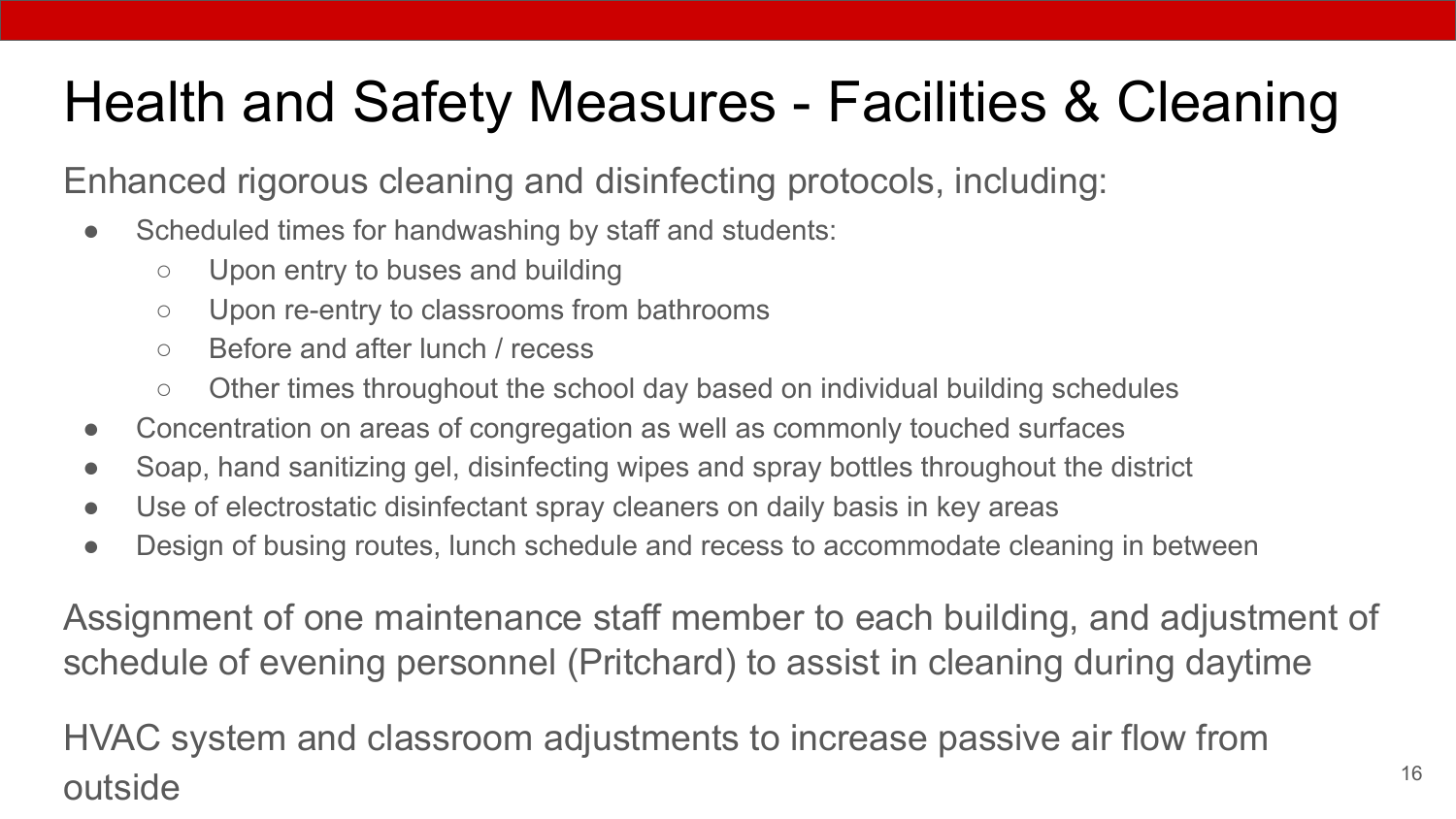#### Health and Safety Measures - Classroom

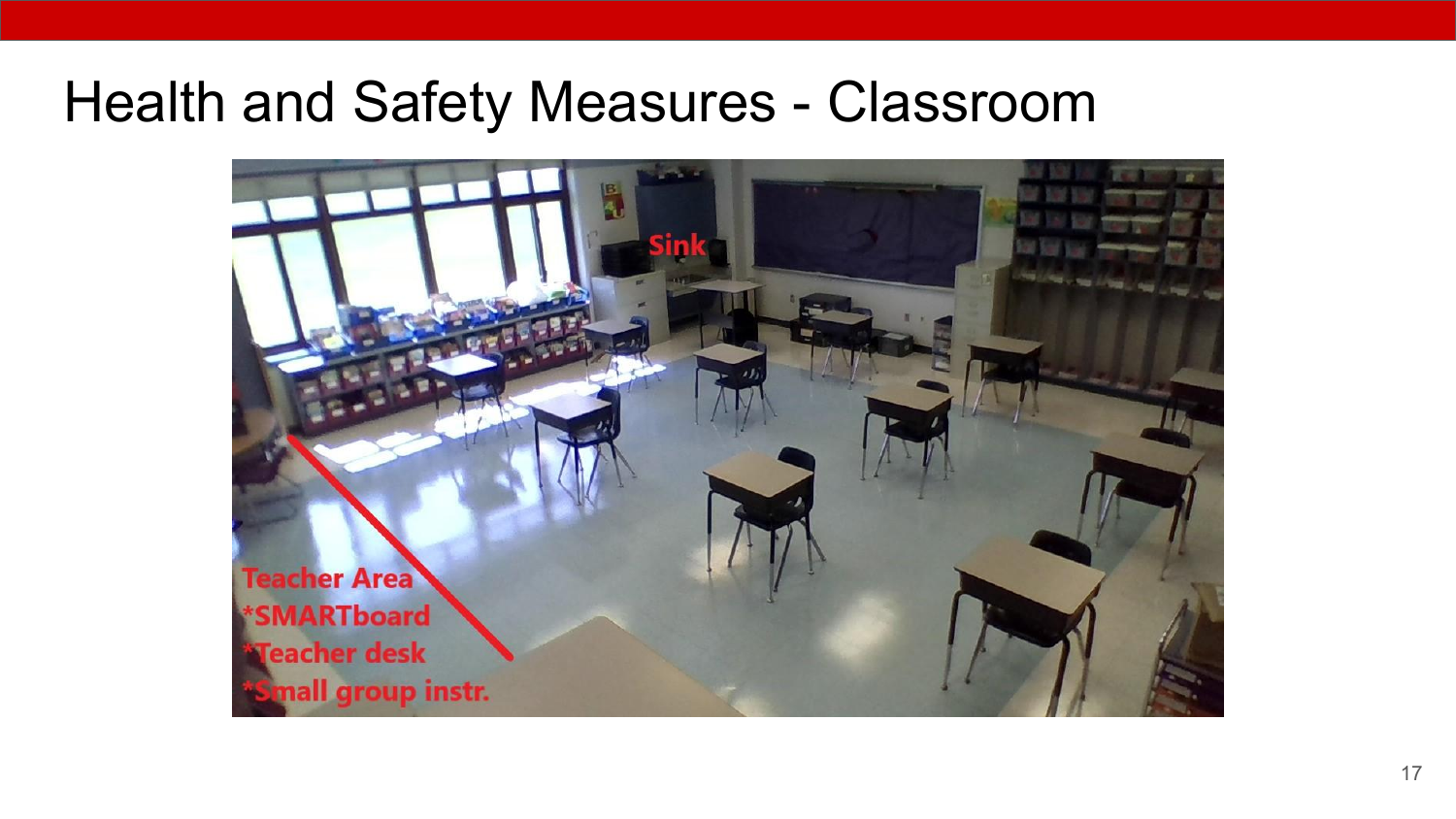#### Health and Safety Measures - Cafeteria





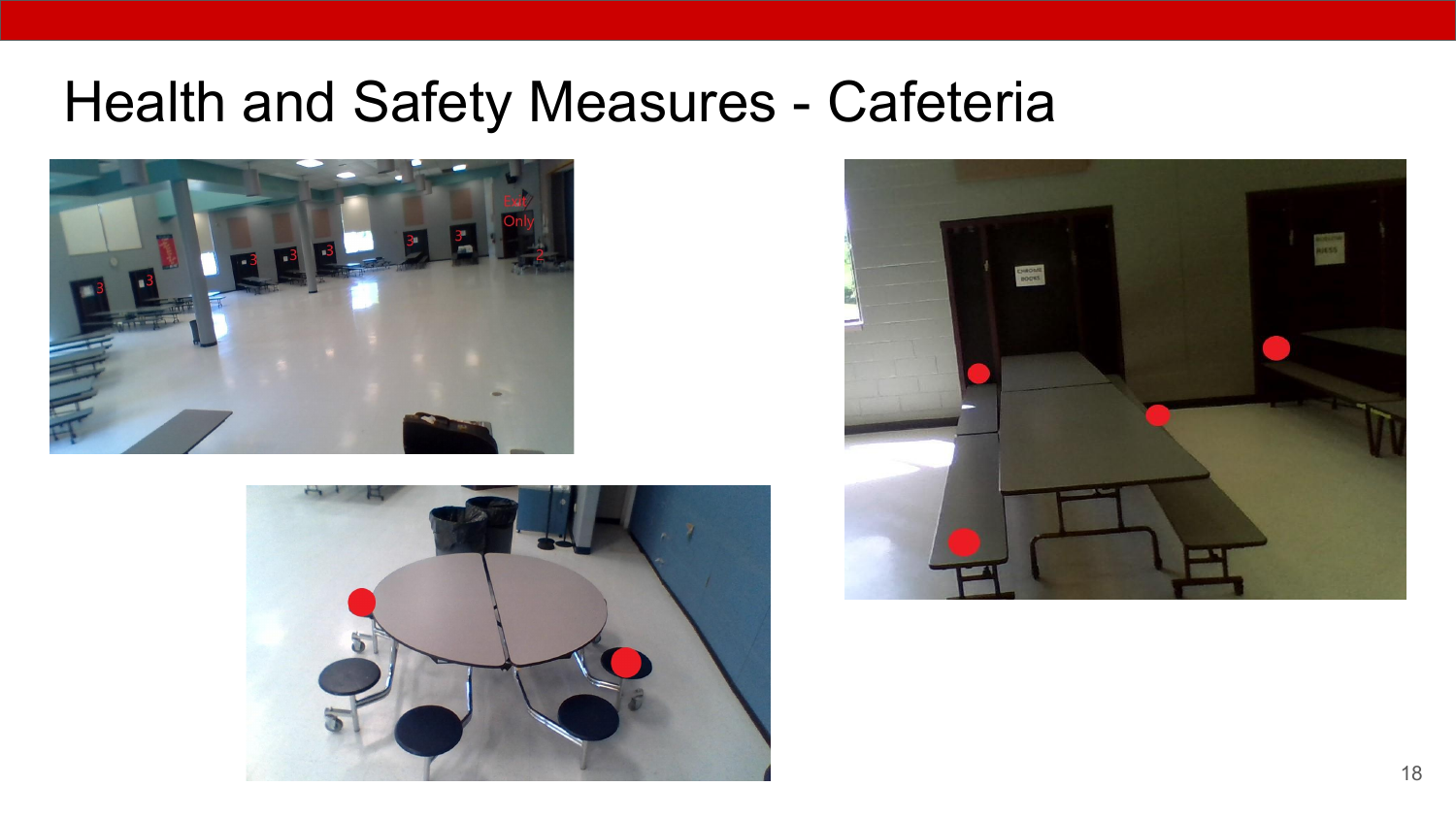#### **Wellness**

The NJDOE guidance document recognizes that attention to the physical and social and emotional wellness of students, staff, and parents, along with a strong school culture and climate is critical to a child's academic success.

Readington School District deeply values the social and emotional well-being of every student, staff member, and parent/guardian throughout the community. The NJDOE understands that as an educator's social and emotional wellness improves, they are more equipped to successfully support a child's social, emotional, and academic needs. This section outlines the district's commitment to adult and student SEL and what that will look like in a hybrid model.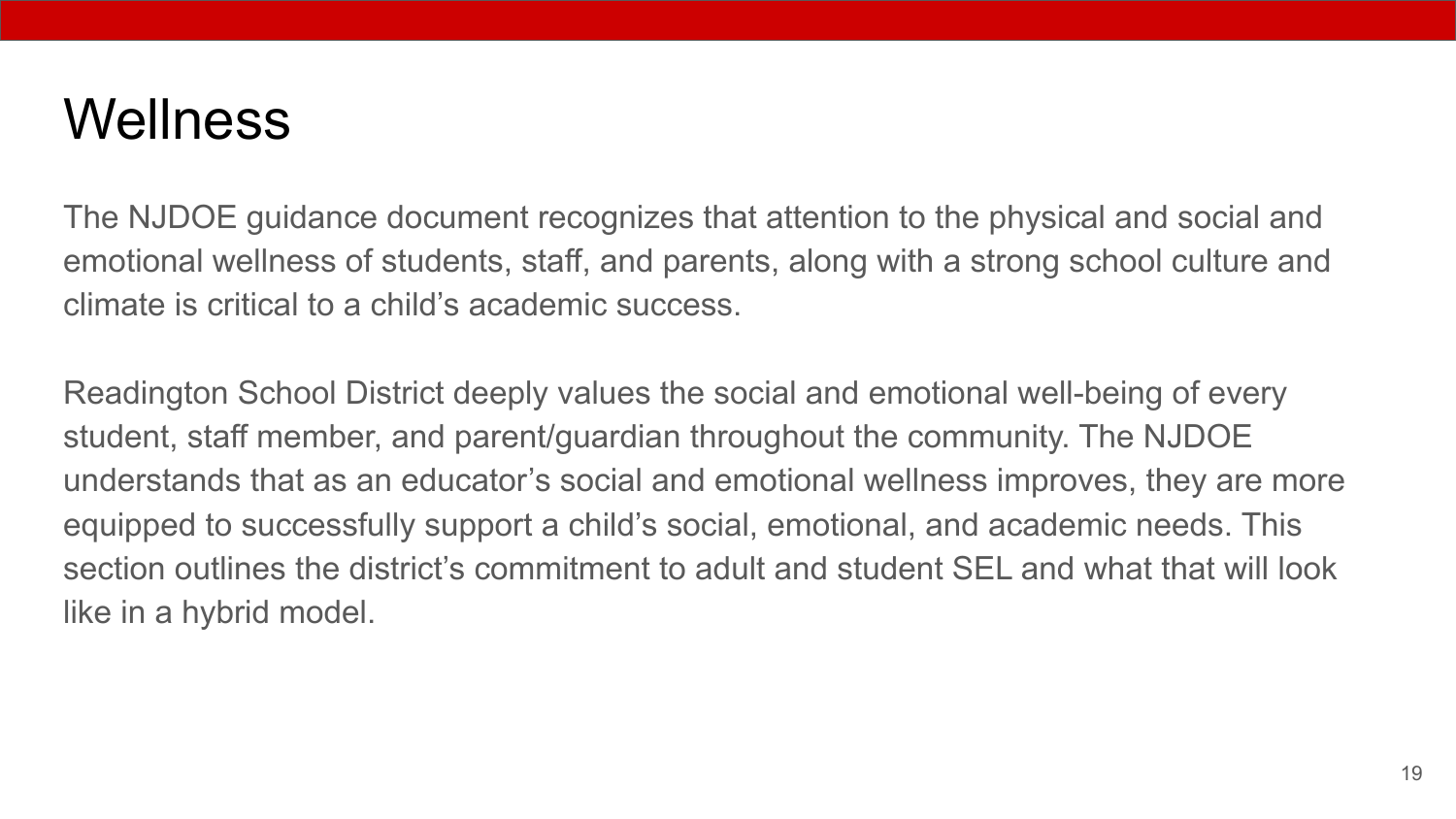#### Social and Emotional Wellness

The district has made plans to provide support, education, and explicit instruction in the area of social emotional learning. These practices, strategies, tools, and supports will be integrated into the daily academic curricula. They will focus on self-care, resilience, self-management, social awareness and diversity, and relationship building that can be applied to school and home environments.

- Educator Well-Being
- Student Well-Being
- Parent/Guardian Well-Being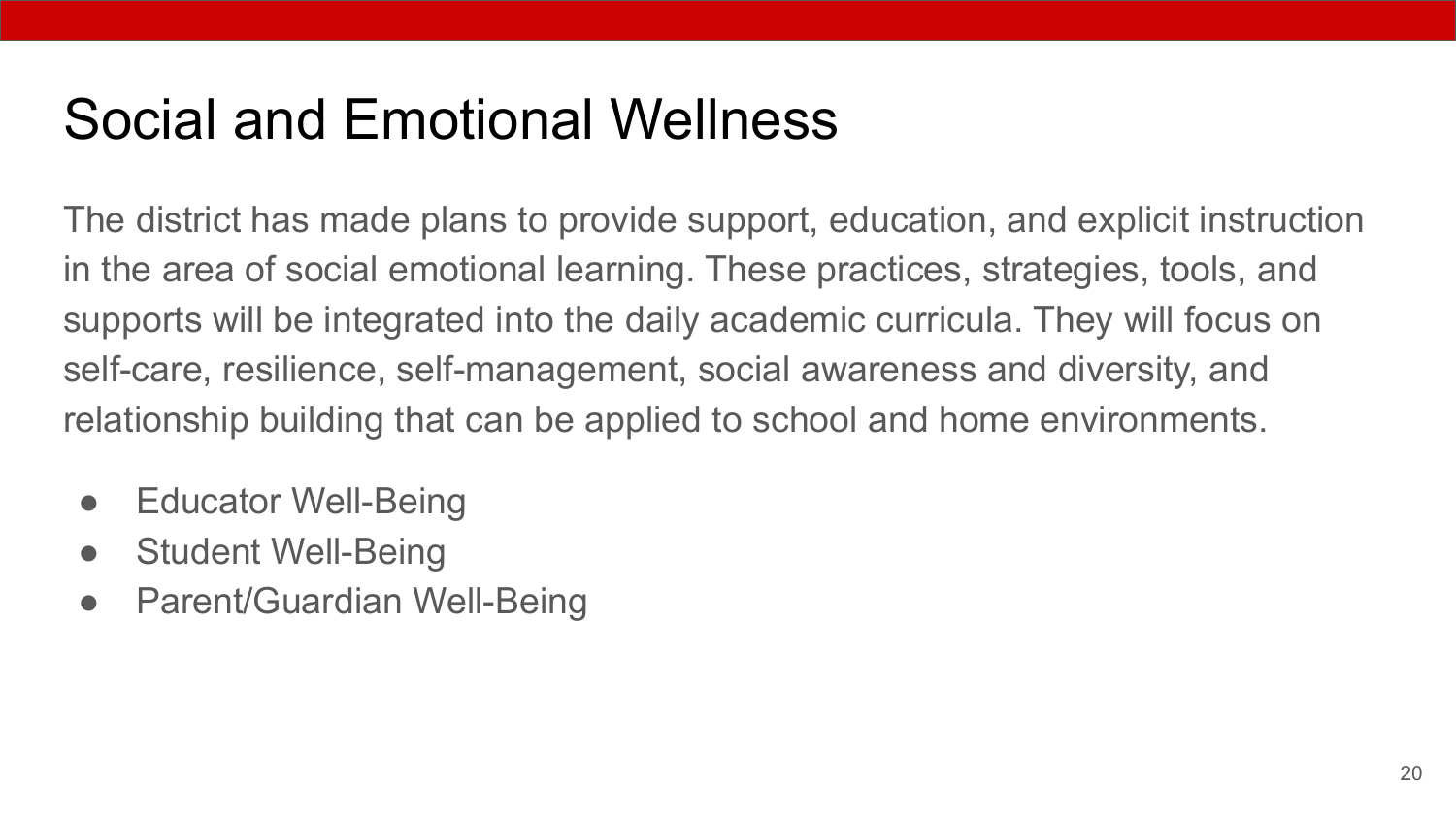#### Instructional Delivery - Some Theory

**CRADUAL RELEASE OF RESPONSIBILITY MOD** 



All students, remote and in-person

Remote **instruction** 21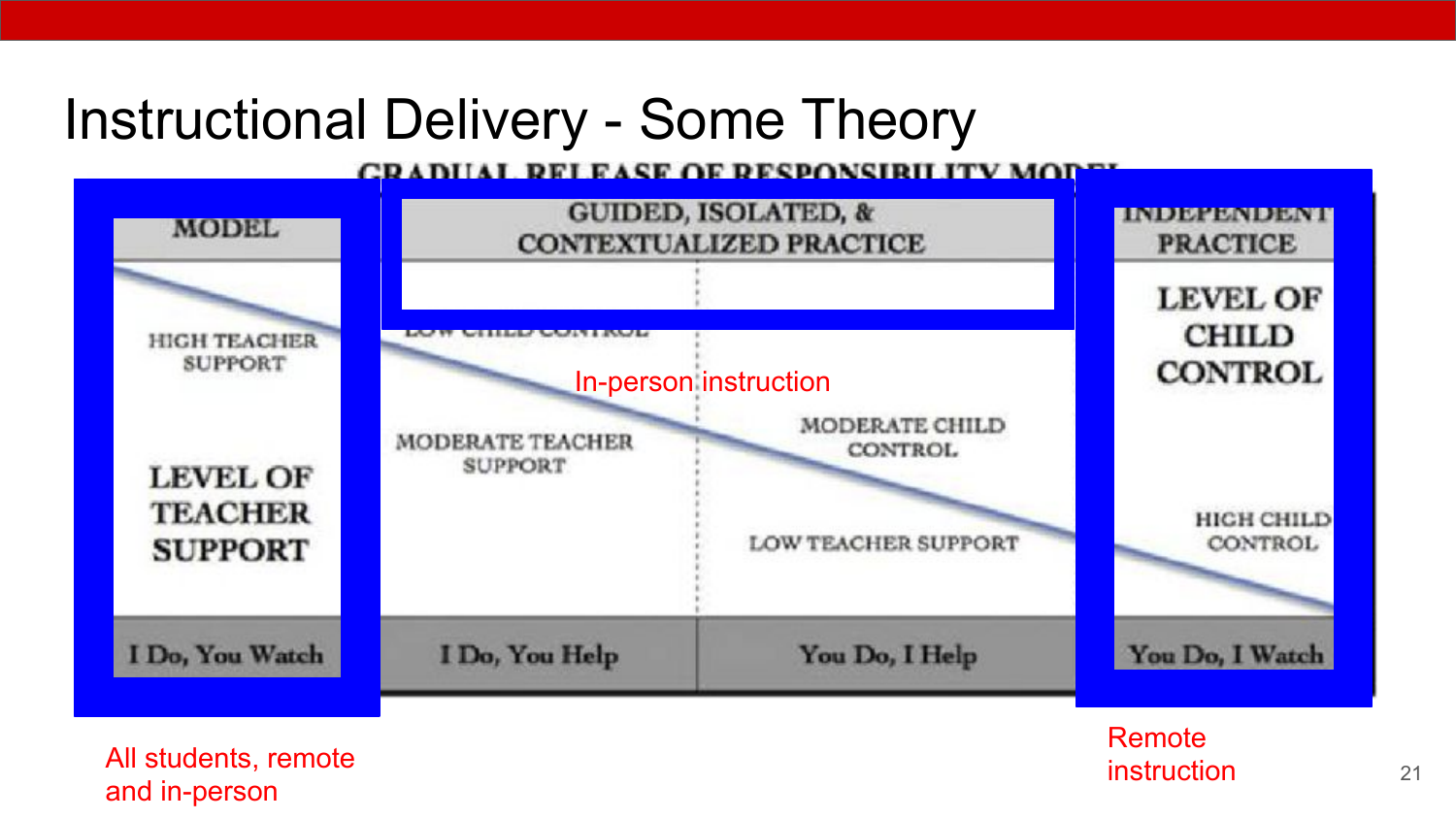#### Instructional Delivery

It is our intent to return to full in-person learning at the earliest safe point during the school year. However, we are moving forward with hybrid for reopening schools.

Instruction will be aligned to the New Jersey Student Learning Standards.

Students at home and in school will follow the same class schedule. Students at home will log on for their periods of instruction daily. Student attendance will be counted as presented if they are logged on. Otherwise, they will be counted as absent.

Remote learning will include independent learning activities.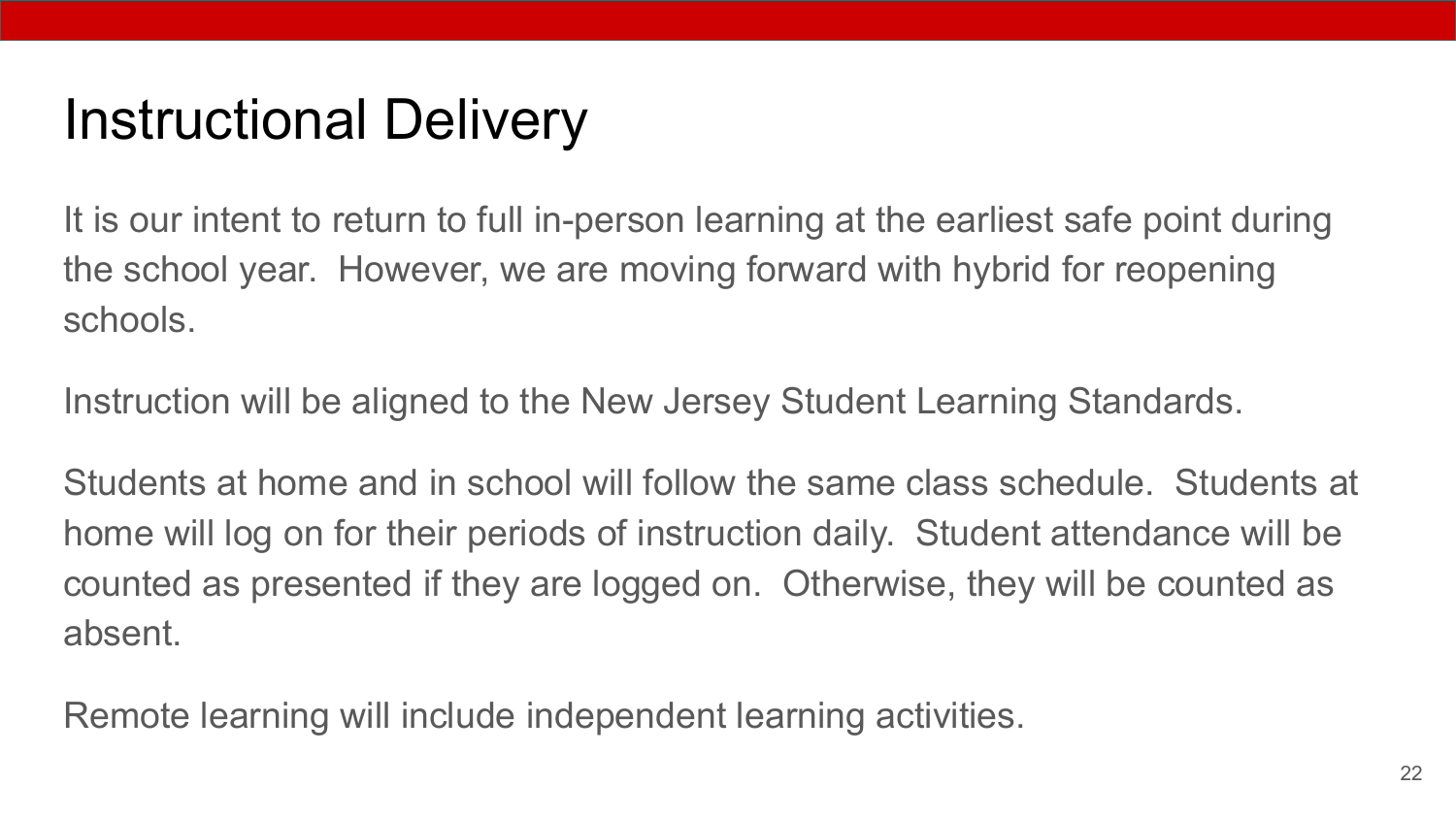#### Instructional Delivery - Sample Schedule

|                               | In-person                                                                                     | At home (virtual)                                                       |
|-------------------------------|-----------------------------------------------------------------------------------------------|-------------------------------------------------------------------------|
| Math 8:30-9:30                | Lesson model 8:30-8:50                                                                        | Lesson model 8:30-8:50                                                  |
|                               | Guided practice 8:50-9:30                                                                     | Independent practice 8:50-9:30                                          |
|                               | Mini Lesson 9:30-10:00                                                                        | Mini Lesson 9:30-10:00                                                  |
| Reading<br>9:30-11:00         | Individual conferences and guided reading   Independent reading and activities<br>10:00-11:00 | 10:00-11:00                                                             |
| Snack<br>11:00-11:15          | Snack                                                                                         | Snack and Take a Break                                                  |
| Extensions/SEL<br>11:15-12:00 | <b>SEL/Extension Activities</b>                                                               | Choice activities or catch up on<br>assignments                         |
| 12:00-1:00                    | Lunch                                                                                         | Lunch                                                                   |
| Specials 1:00-1:45   Music    |                                                                                               | Online music activities                                                 |
| Science 1:45-2:30             | Intro to lesson 1:45-2:00                                                                     | Intro to lesson 1:45-2:00                                               |
|                               | Classwork                                                                                     | Independent work                                                        |
| Writing 2:30-3:30             | Mini Lesson 2:30-3:00                                                                         | Mini Lesson 2:30-3:00                                                   |
|                               | Individual conferences 3:00-3:30                                                              | Independent writing 3:00-3:30                                           |
|                               |                                                                                               | I know I have to log in for lessons at 8:30,<br>$9:30, 1:45$ and $2:30$ |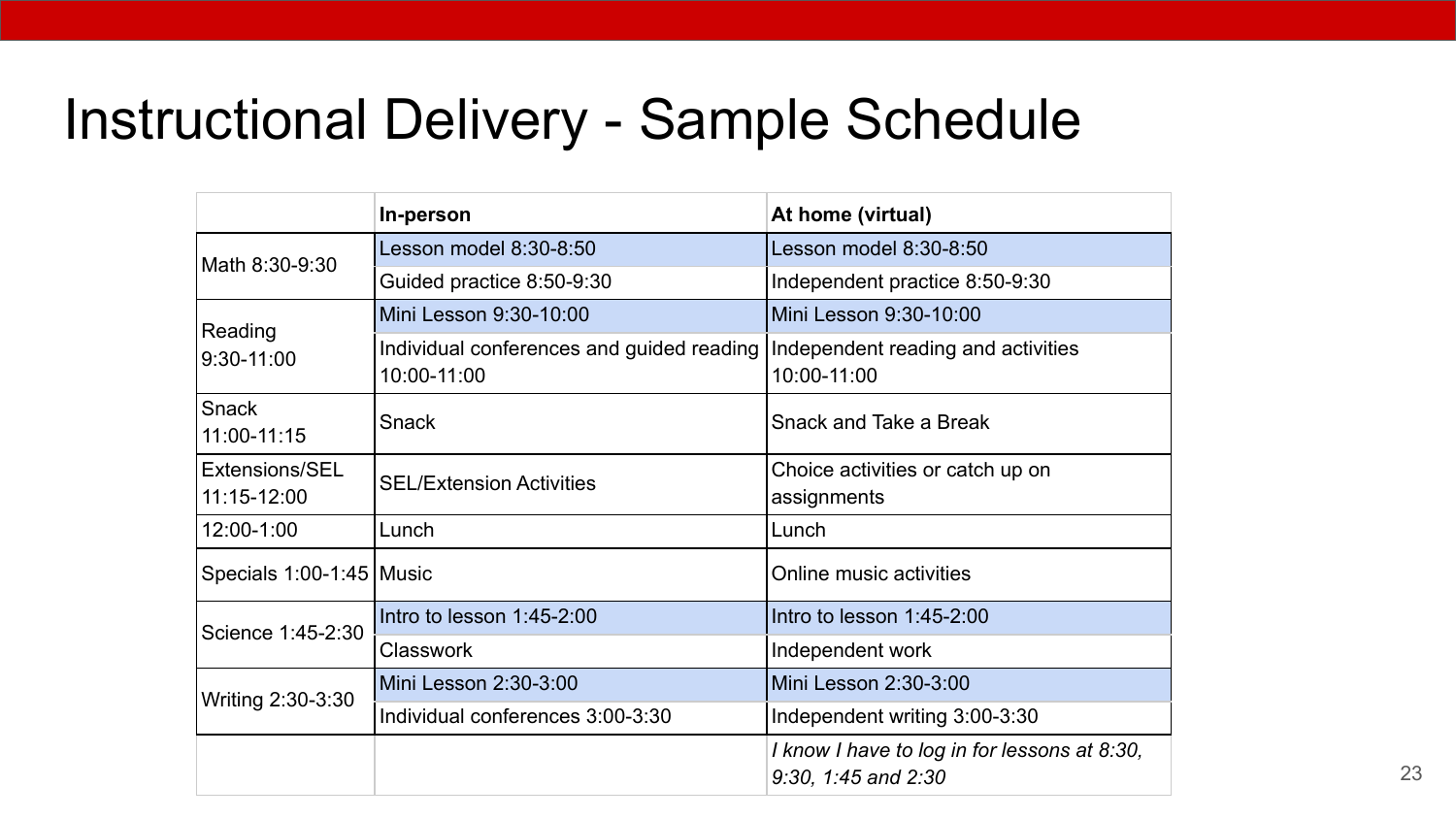#### Transportation

Designing of routes to minimize students on buses, balancing needs of parents

- A/B schedule shall greatly reduce the number of students on each bus route
- Usage of bus waivers to further reduce capacity for parents who drive their children daily
- Identification of families who choose 100% remote learning
- Encouragement of alternative means such as walking or biking when safe and appropriate
- No elimination of courtesy busing currently planned for, but an option if necessary

Requirement of face coverings and usage of hand sanitizer upon entry to vehicle, after self-check at home.

Assigned seating, with family members when feasible, loading from rear to front of vehicle.

Protective equipment and enhanced precautions for bus drivers.

Cleaning and disinfecting between tiered bus routes, and use of electrostatic cleaners twice daily.

Modified arrival and dismissal protocols, including for parent pickup and dropoff.  $_{24}$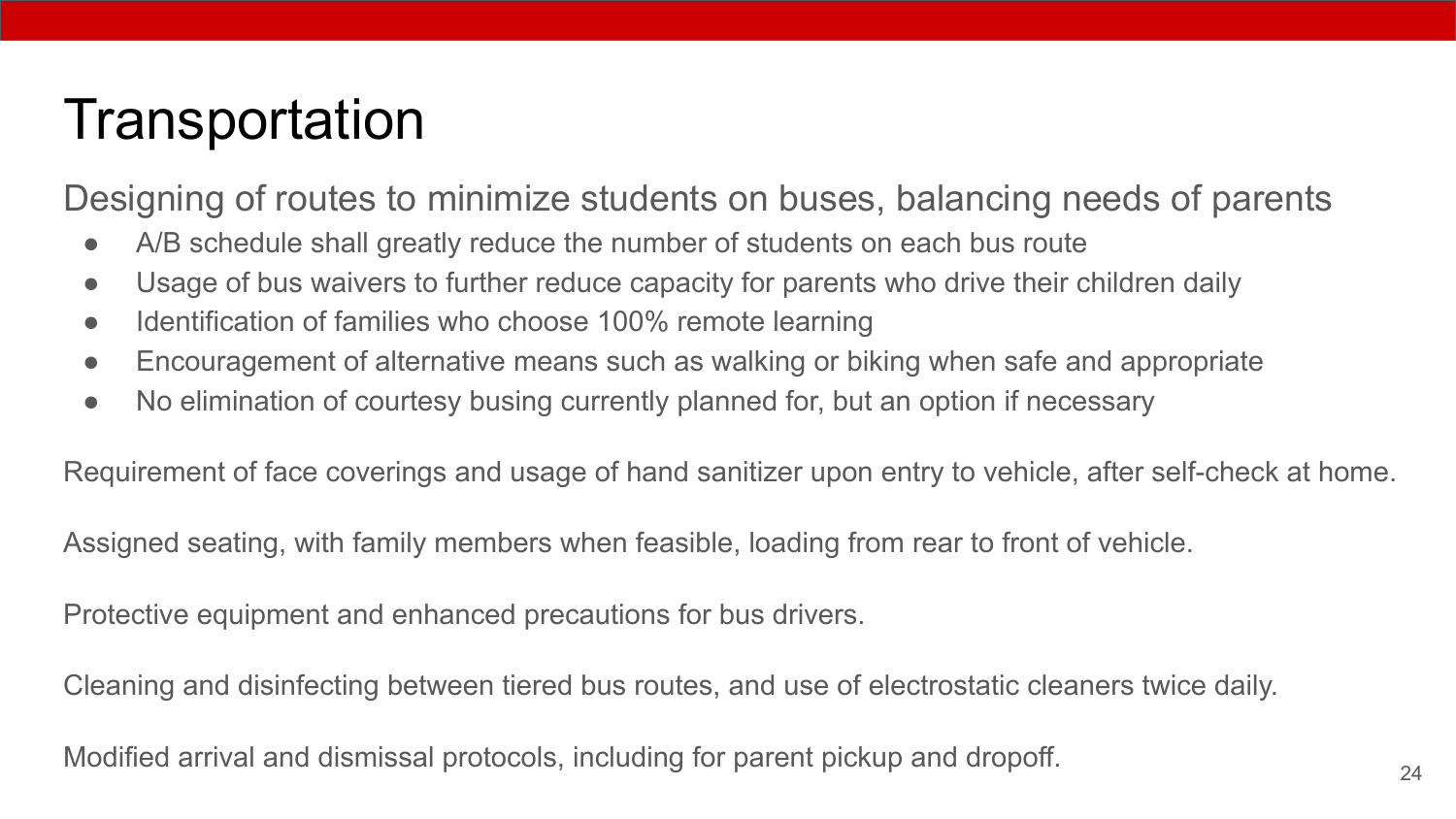#### **Technology**

Chromebooks will be issued to all students in Kindergarten through 8th Grade.

All teachers will be issued laptops with video cameras and bluetooth headsets.

Classrooms will have interactive whiteboards that can be presented to remote learners.

Network resources and bandwidth will be monitored and managed to help accommodate remote learning demands.

Parent and student technical support will be available by emailing [techsupport@readington.k12.nj.us](mailto:techsupport@readington.k12.nj.us)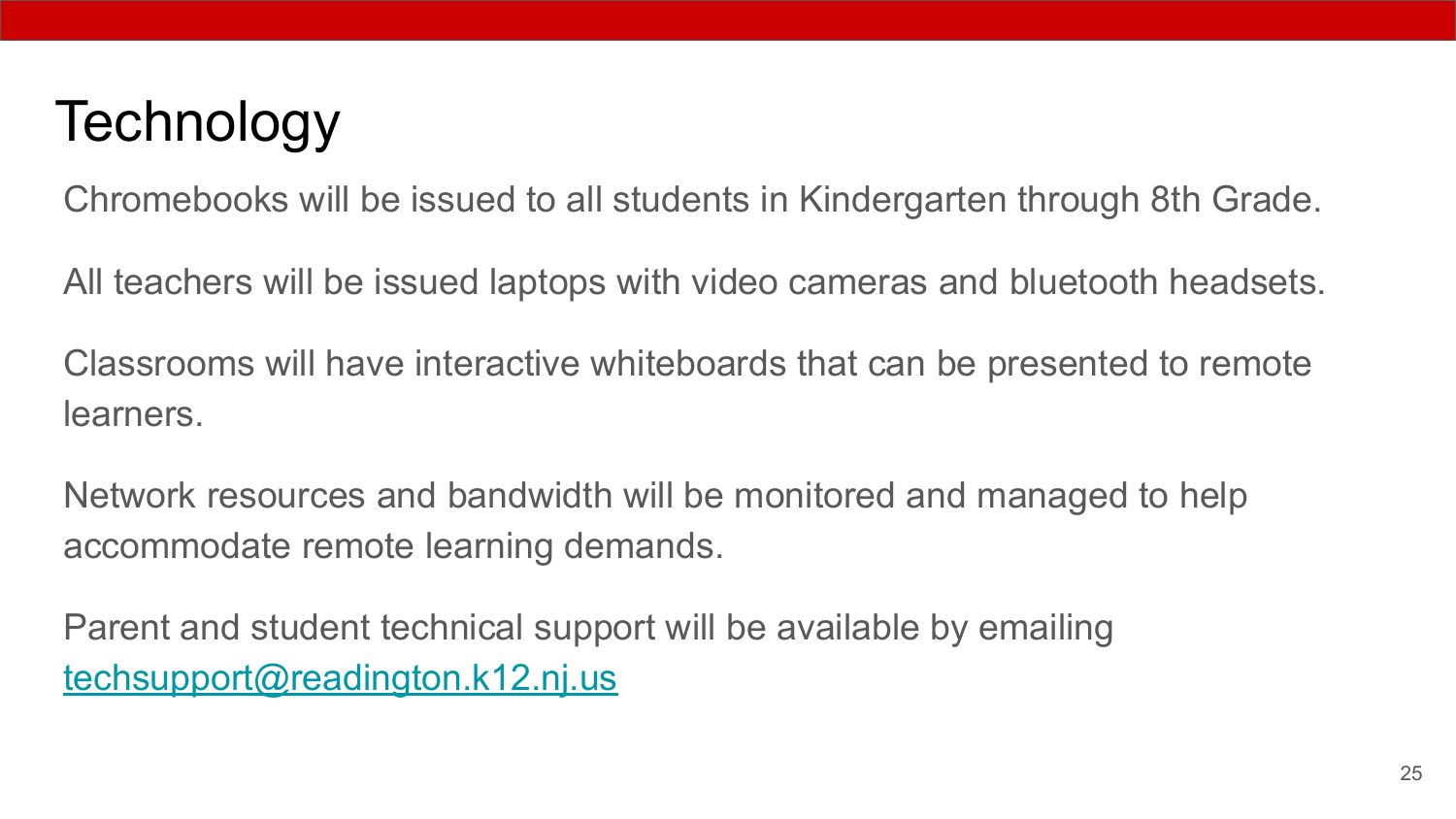#### Training and Education

Staff - Additional summer training will include technology tools and platforms, hybrid classroom/live instruction training, and new Epson iProject. Sept. 1 and 2 Professional Days will also include training sessions.

Staff and students - COVID training on district policies and procedures for screening, PPE, and response to students and staff presenting symptoms.

Parents - Provide website with resources for families to use that provides tutorials and assistance with technology use for virtual learning. Provide training on overview of primary web-based technologies.

Substitutes - Substitute training will include Remote/hybrid instruction and COVID related information.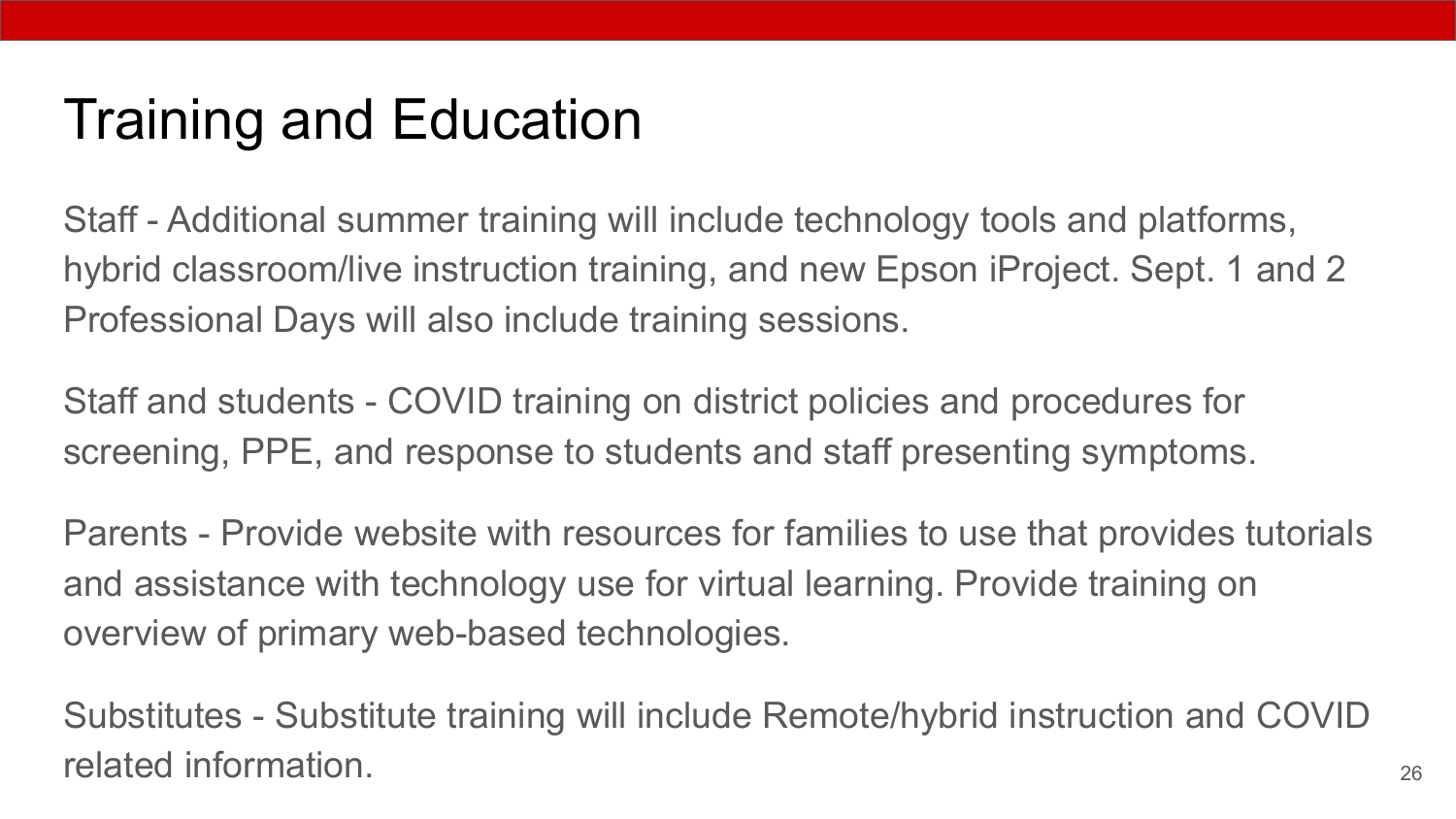#### Kindergarten and Grade One

Our youngest students and their parents may need some additional support when it comes to learning about our Chromebooks and digital tools.

We have set aside time on Thursday, September 3 and Friday, September 4 for parents and students in grades K-1 to make an appointment to visit our schools and receive instruction from the teachers.

- Parents transport and attend with their child for a portion of the day (by appointment).
- Parents and students learn together from the teacher.
- Further details will come from building principals.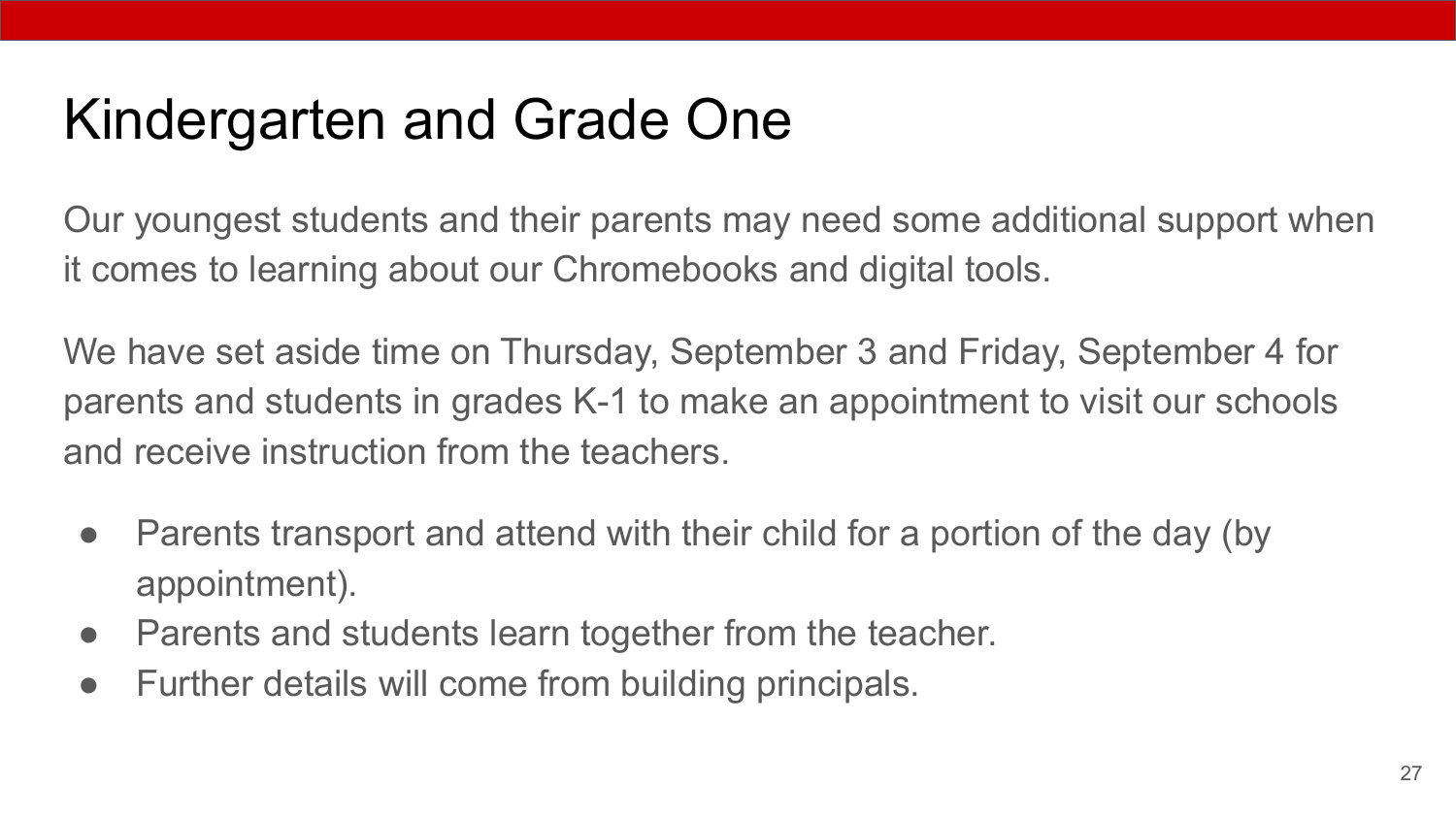#### Accommodations

Now that the plan has been presented in more detail:

Staff can expect a follow-up email about accommodations that may be needed for return to work. Accommodations and discussions will occur on a case-by-case basis.

Parents can expect a follow-up email and survey from each school building to confirm your child's attendance, transportation, and any other accommodations. Again, these will be handled on a case-by-case basis.

The latest from the Department of Education allows parents to opt for a fully remote instructional program.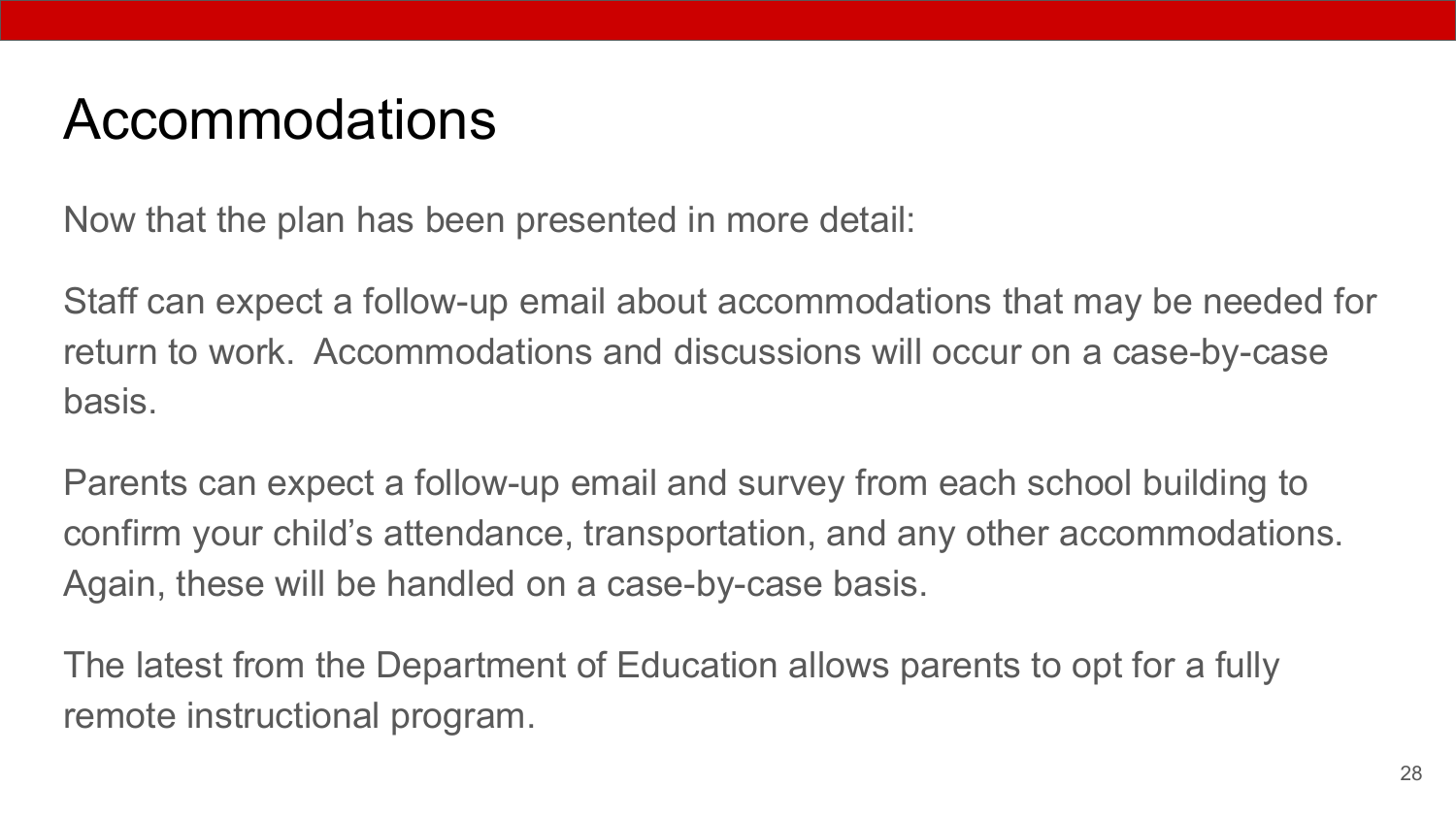### Fully Remote Option

The latest from the Department of Education allows parents to opt for a fully remote instructional program.

- Students/parents opting for a fully remote program will login everyday to the instruction occurring in the classroom.
- Further details will be forthcoming from the DOE and the district.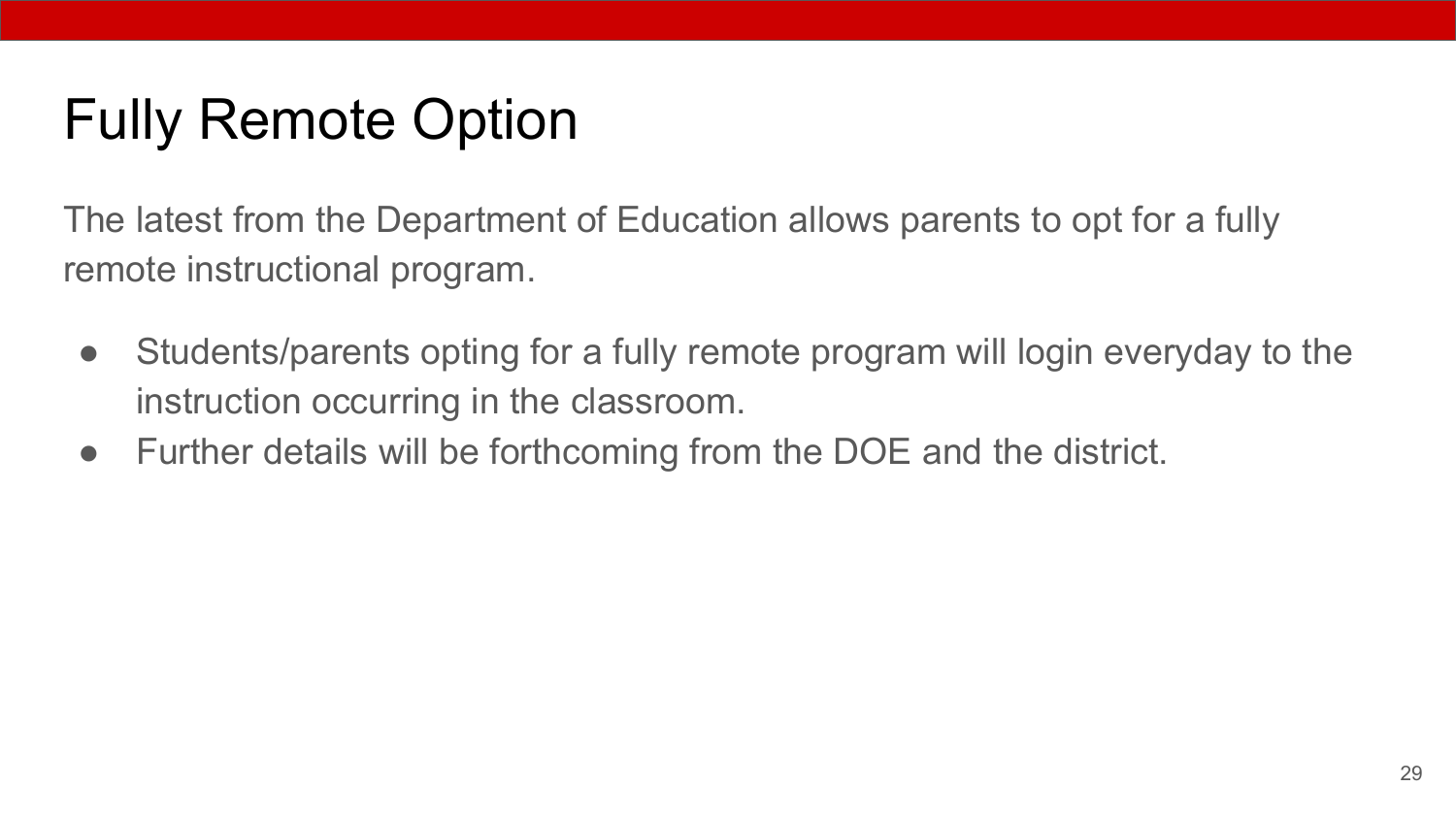#### Timeline Moving Forward

July 31 - Parents will be notified if they are A or B day. We may be able to present options for child care assistance through our YMCA.

August 18 - Board of Education meeting for final plan approval. We are waiting for the DOE checklist before we BOE approve and submit.

August 19 - The approved plan will be sent to the county office for review.

Throughout August and into September:

- Additional staff training opportunities
- Virtual orientation meetings at school buildings
- Parent tutorials and training
- Plan implementation to be Readington Ready! 30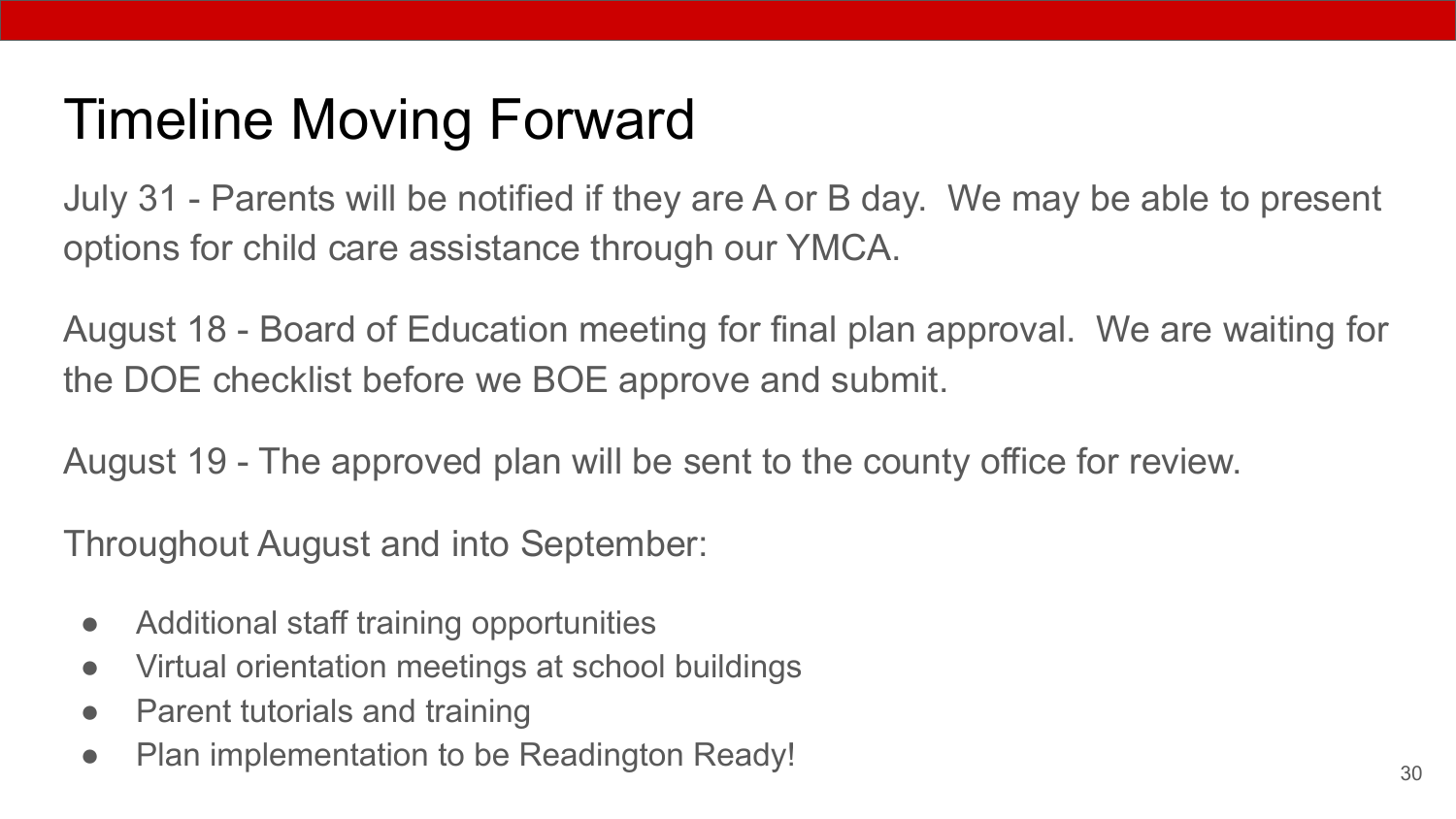# What does hybrid learning look like?

...a demo